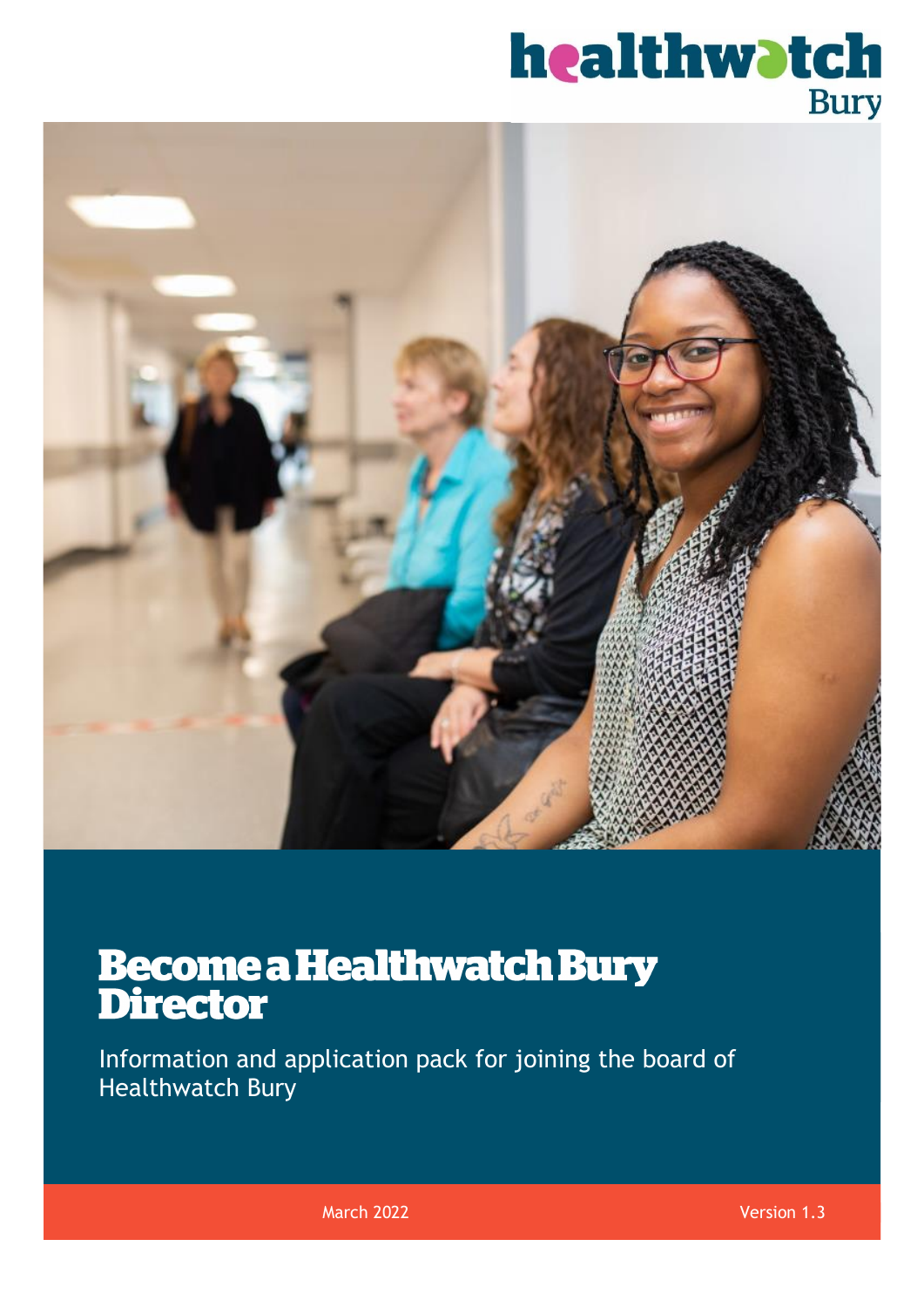

## **Contents**

| Document version control |                                |
|--------------------------|--------------------------------|
| Version                  | 1.3                            |
| Version date             | 28 <sup>th</sup> February 2022 |
| Author(s)                | Adam Webb, Shirley Waller      |
| Approved by              |                                |
| <b>Effective date</b>    |                                |
| <b>Review date</b>       |                                |

Г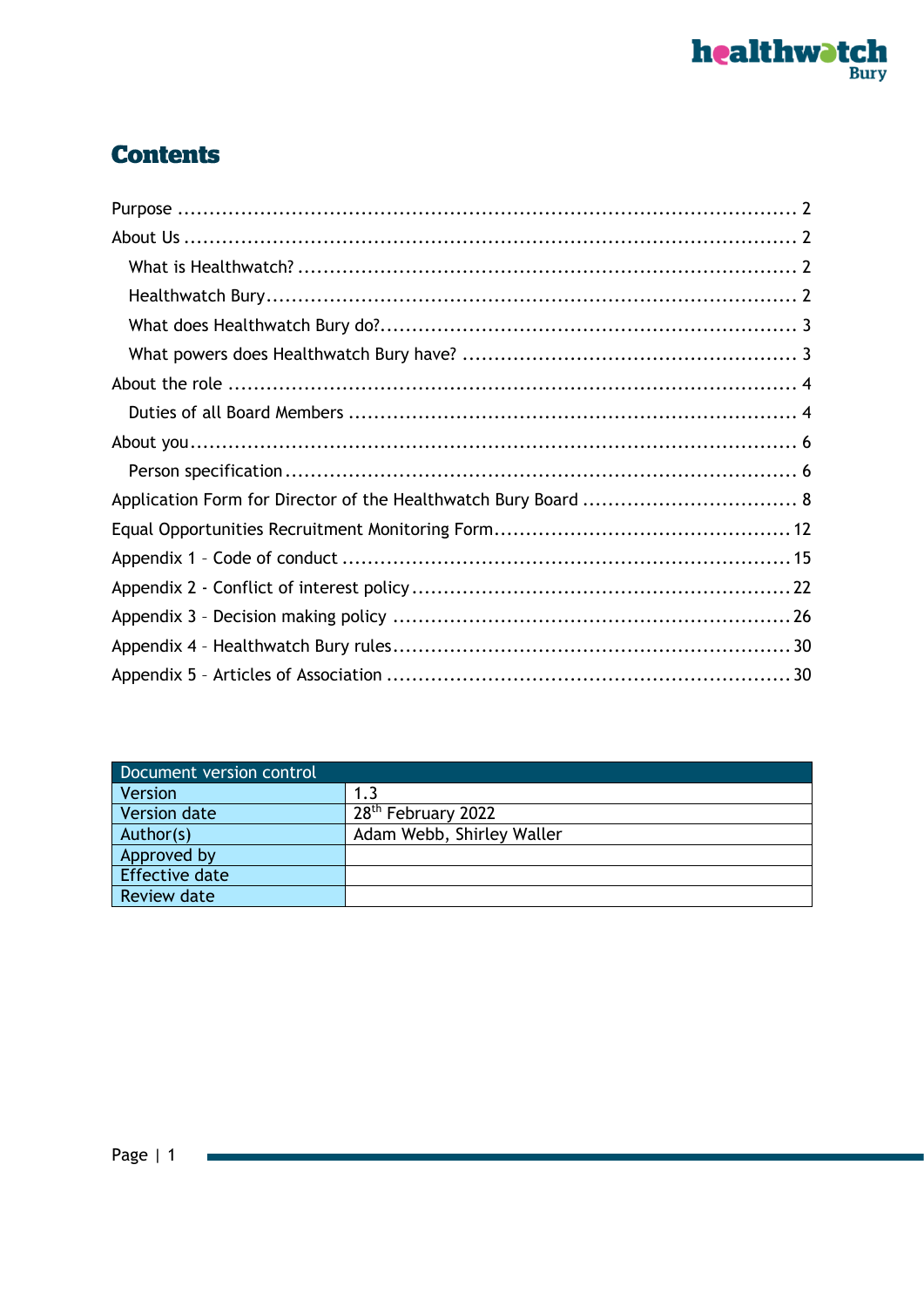

## <span id="page-2-0"></span>**Purpose**

This is the full application pack for the position of Director on the Healthwatch Bury Board. It has all the documentation to explain in detail the role and scope of what it means to be on the board of Healthwatch Bury, with all the supporting documentation for you to have full knowledge of what would be involved and expected.

## <span id="page-2-1"></span>**About Us**

#### <span id="page-2-2"></span>**What is Healthwatch?**

The health and social care reforms of 2012 set a powerful ambition of putting people at the centre of health and social care. To help realise that ambition, the reforms created a Healthwatch in every local authority area across England and Healthwatch England, the national body.

The Government's health and social care reforms are centred on the principles 'no decision about me, without me', meaning that services users and the public must be at the heart of all health and social care service delivery. The network is strongest working together to share information, expertise and learning in order to improve health and social care services.

#### <span id="page-2-3"></span>**Healthwatch Bury**

Healthwatch Bury is an independent consumer champion for both health and social care. Representing all the adults, young people and children of Bury, our aim is to raise awareness amongst commissioners, providers and other agencies about the importance of engaging with communities, and the expertise and value that individuals can bring to discussion and decision making on local and national issues.

<span id="page-2-4"></span>We are a small, focussed organisation working in an ever-changing environment. This means that staff and management have to respond to both internal and external opportunities and challenges, sometimes in a short timescale. As a result, the pace of work can be very fast.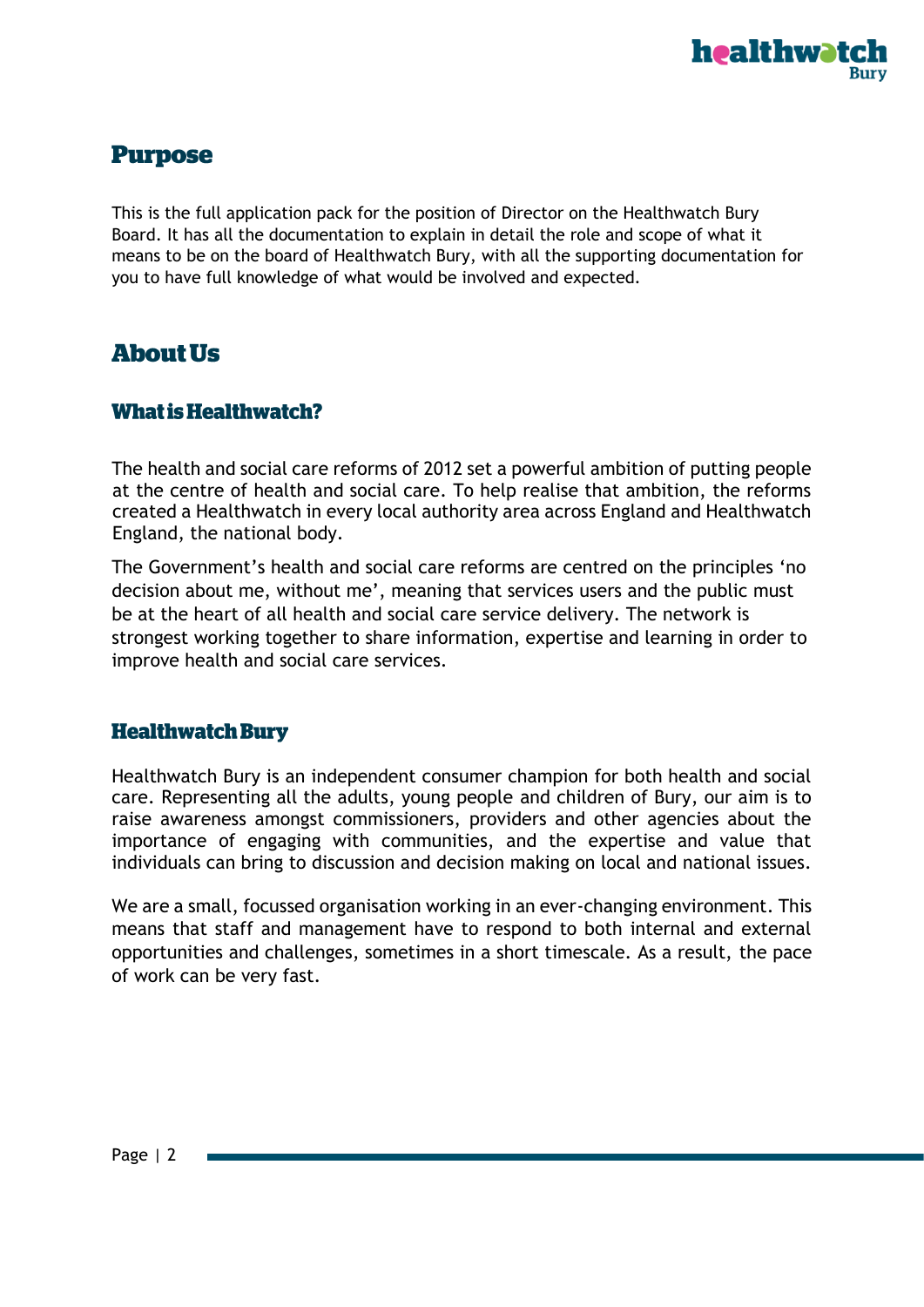

#### **What does Healthwatch Bury do?**

**Monitor –** we are responsible for monitoring the services of the NHS Trusts/Foundation Trusts, adult social care, nursing homes, day centres and domiciliary care, GP's dentists, pharmacies and opticians.

**Listen** – we listen carefully to users of health and social care, children and young people, adults, older people and those who often feel they are not heard.

**Work in Partnership** – we work in partnership with other groups, seeking a stronger voice together.

**Critical friendship** – we celebrate excellence, support service improvement and speak out when things go wrong.

**Enter and View** – we have the power to carry out 'Enter and View' visits, acting on behalf of local people who may have concerns about a particular service.

**Provide Evidence** – we provide evidence and feedback to people who deliver services.

**Signpost** – we provide information about the services which are available, patients' rights and options and how to get the help they need, including independent advocacy for NHS complaints.

#### <span id="page-3-0"></span>**What powers does Healthwatch Bury have?**

- A seat on the local Health and Wellbeing Board.
- We are able to request information from local organisations, providers and commissioners who have 20 working days to return the information requested.
- <span id="page-3-1"></span>• The right to go into health and social care premises to collect the views of patients and residents who are using the services.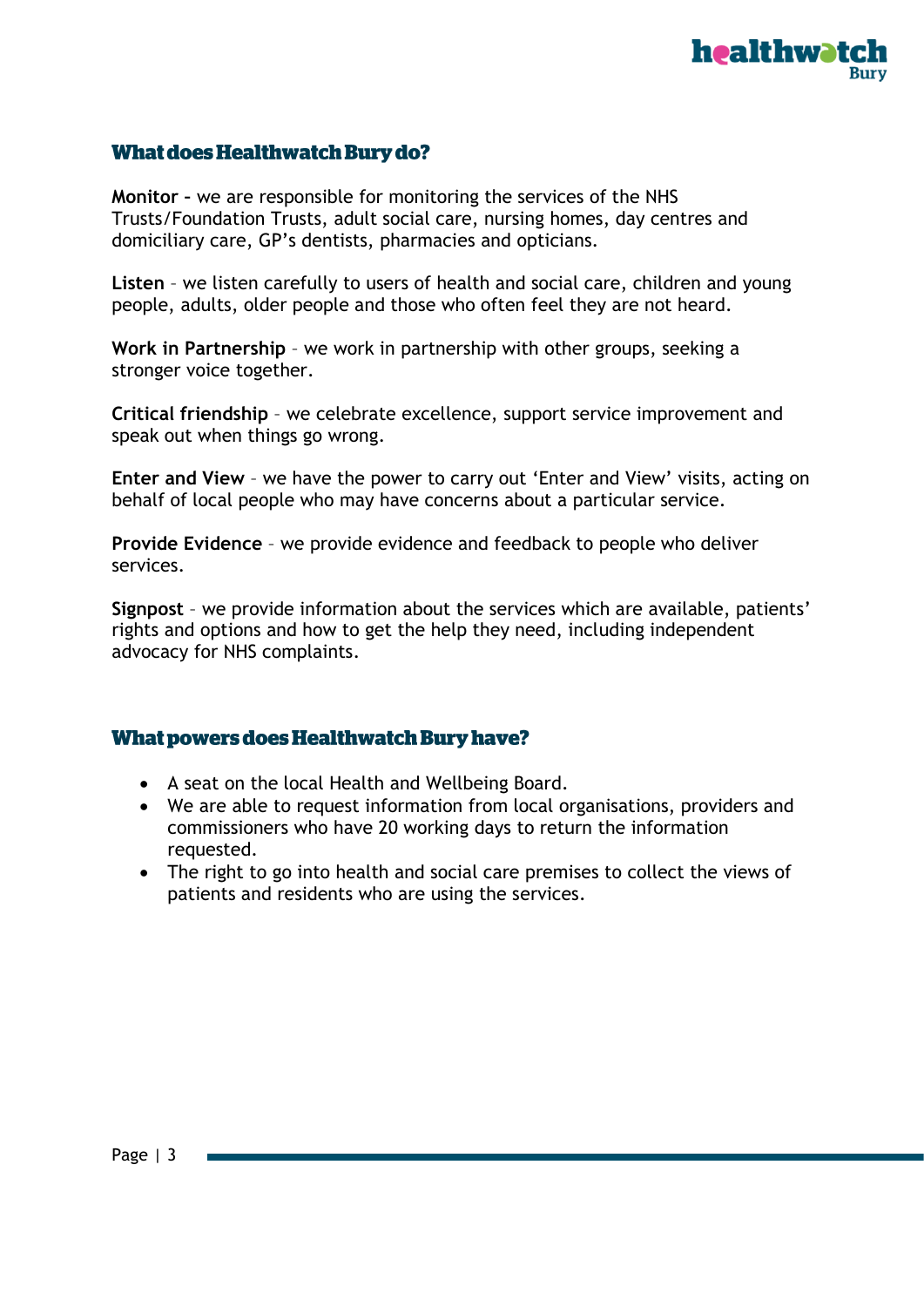

## **About the role**

Creating an organisation that is rooted in the community and responsive to its needs is a priority for us and we are seeking to build on existing networks, information and local knowledge that already exists across the borough, to ensure that it is representing as many people as possible, as well as creating new networks where there are gaps.

We are looking for a Board of dynamic directors, who share our passion for creating an organisation that is an outstanding consumer champion for local residents and users of NHS and local care services.

As a director, you will have a major role to play in developing and setting the strategic direction and business objectives of the Community Interest Company. Whilst being an independent organisation, Healthwatch still needs to demonstrate that it is successfully achieving the outcomes, stated in the Health and Social Care Act 2012, and is delivering value for money for the funding it receives.

Members of the Board will not only play an integral role in shaping Healthwatch Bury, as an organisation, but also shaping our local health and social care services. Board members contribute to the strategic aim of Healthwatch, ensuring the necessary financial and human resources are in place for the organisation to achieve its objectives and devise robust systems of risk control and performance management. They also ensure Healthwatch Bury is managed efficiently, effectively and in line with its constitutional and statutory obligations, its code of conduct and best practice.

#### <span id="page-4-0"></span>**Duties of all Board Members**

- To act in the capacity of a director (under the terms of the Companies Act).
- To ensure that the company complies with its governing document, company law and any other relevant legislation or regulations.
- To ensure that the responsibilities and Code of Conduct of the Directors are understood and reviewed regularly by the Board and maintain the highest standards of probity.
- To contribute actively to the Healthwatch Bury Board in giving strategic direction to the organisation, setting overall policy, defining goals and setting targets and evaluating performance against agreed targets.
- To ensure that annual reports and financial statements are submitted to all relevant bodies before their submission deadlines and make certain a sound financial position is maintained.
- Identify and complete all learning and development, as required, to ensure continuous improvement and awareness of regulatory changes.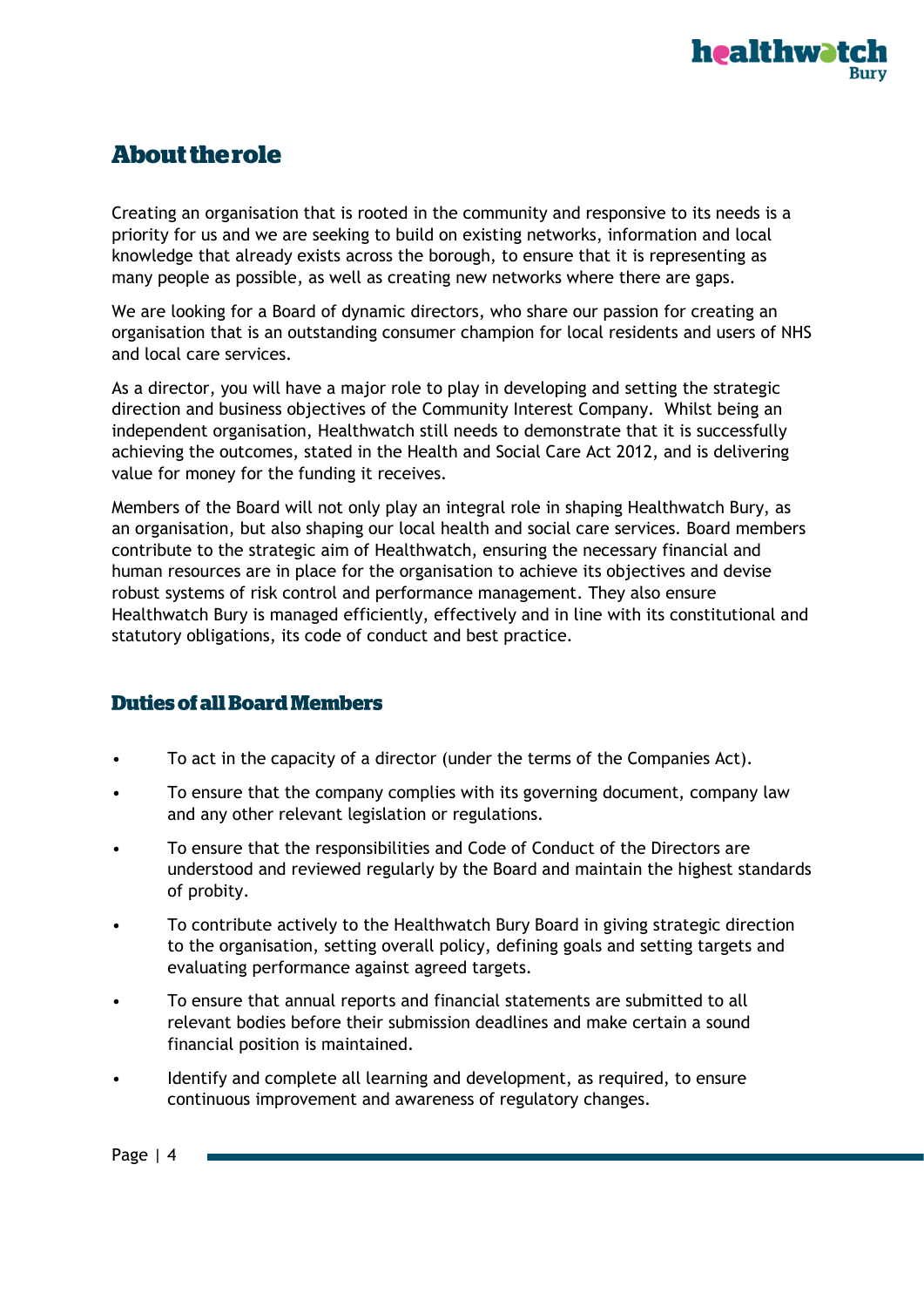

- To receive, read and consider reports and question these, where necessary, to ensure that decisions are well founded.
- To declare any relevant personal, professional or commercial interest in any matters being discussed by the Board.
- To commit to the approach of Healthwatch Bury in valuing diversity and equal opportunities through its service delivery and employment.
- To respect the confidentiality of information, where its release would compromise the interest of Healthwatch Bury.
- To contribute to, abide by and take collective responsibility for decisions made by the Board.
- To support the chair in building strong partnerships with patients, public, voluntary and community organisations, elected members, key health and social care staff and other stakeholders.

<span id="page-5-0"></span>The Board intends to use a system of lead roles, using the particular skills of its directors.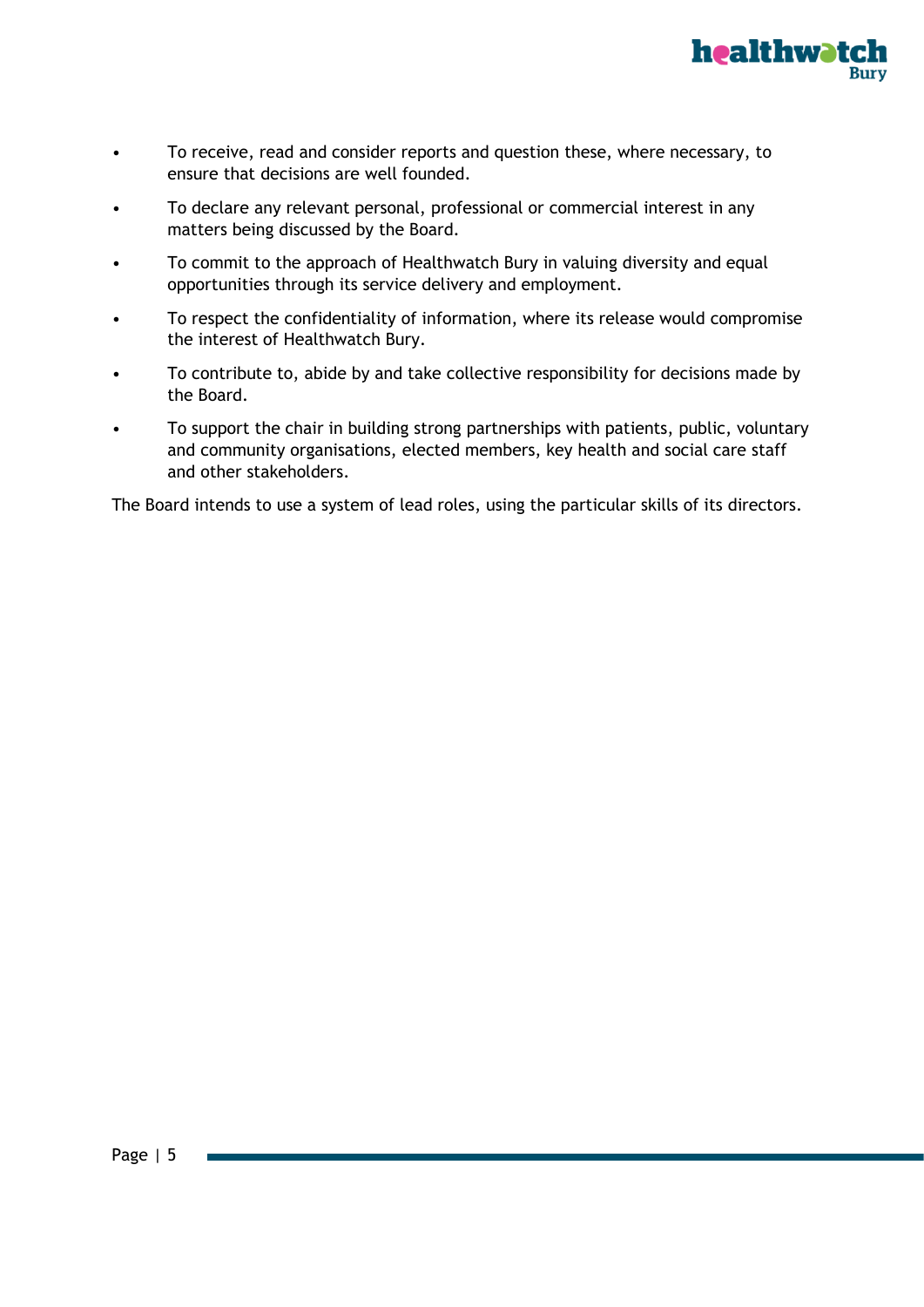

## **About you**

#### <span id="page-6-0"></span>**Person specification**

#### **Skills**

- Board members will have good communication and interpersonal skills and be capable of playing an active role during meetings and contributing to the discussion informing policy decisions.
- An understanding of developing policies and procedures within an organisational context.
- The ability to work effectively as a member of a team.
- Strategic thinking, able to analyse complex information, demonstrate clear analytical intellect and guide rational decision making.
- Able to support and guide staff and other Board members during periods of change and challenge
- Strong strategic planning skills, able to develop vision and encourage others to contribute.

#### **Knowledge**

- An awareness of health and social care issues and an understanding of the importance of public involvement in these issues.
- A good understanding of what is expected from public representatives in a position of civic responsibility.
- Some knowledge of health and/or social care services. This could be the result of personal experience or a previous paid role
- Strategic awareness to enable them to make decisions in the best interests of Healthwatch Bury in exercising its functions.

#### Experience

- Experience of management (paid or voluntary) in a community organisation is desirable, although not essential.
- It is highly desirable for individuals to have had previous experience of representation, particularly in health and social care. This may be as a representative of a service user group or acting as an advocate.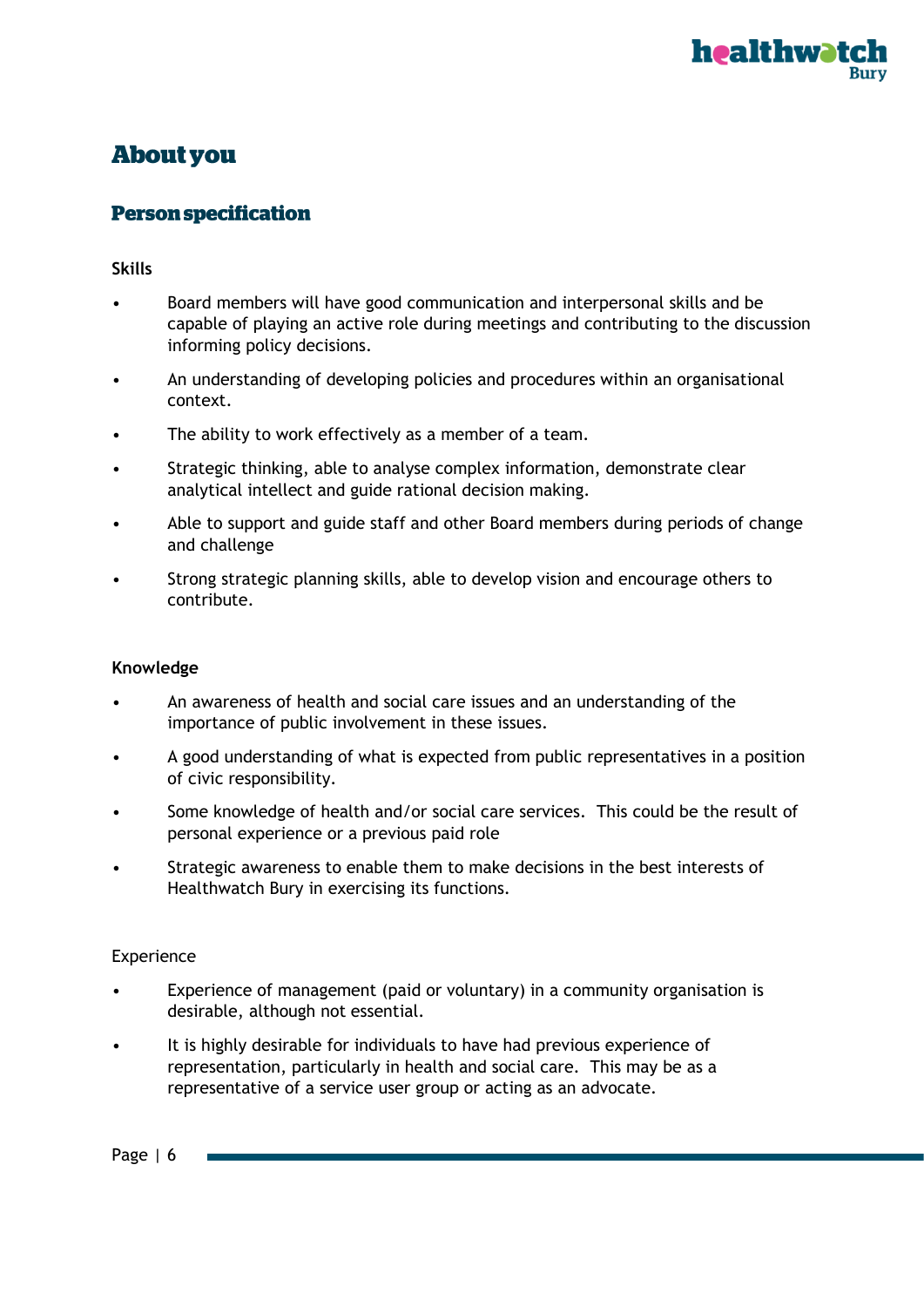

- A track record of being public spirited and committed to the principle of championing the public's interest in health and social care: a proven record of community activity is desirable.
- As directors will need to be responsible for overseeing work on reports and shaping projects, some experience of project management would be useful.
- Proven ability to influence and negotiate successfully at a senior level.
- The ability to deliver the responsibilities of the role and organisation with regard to relevant diversity and equality principles.

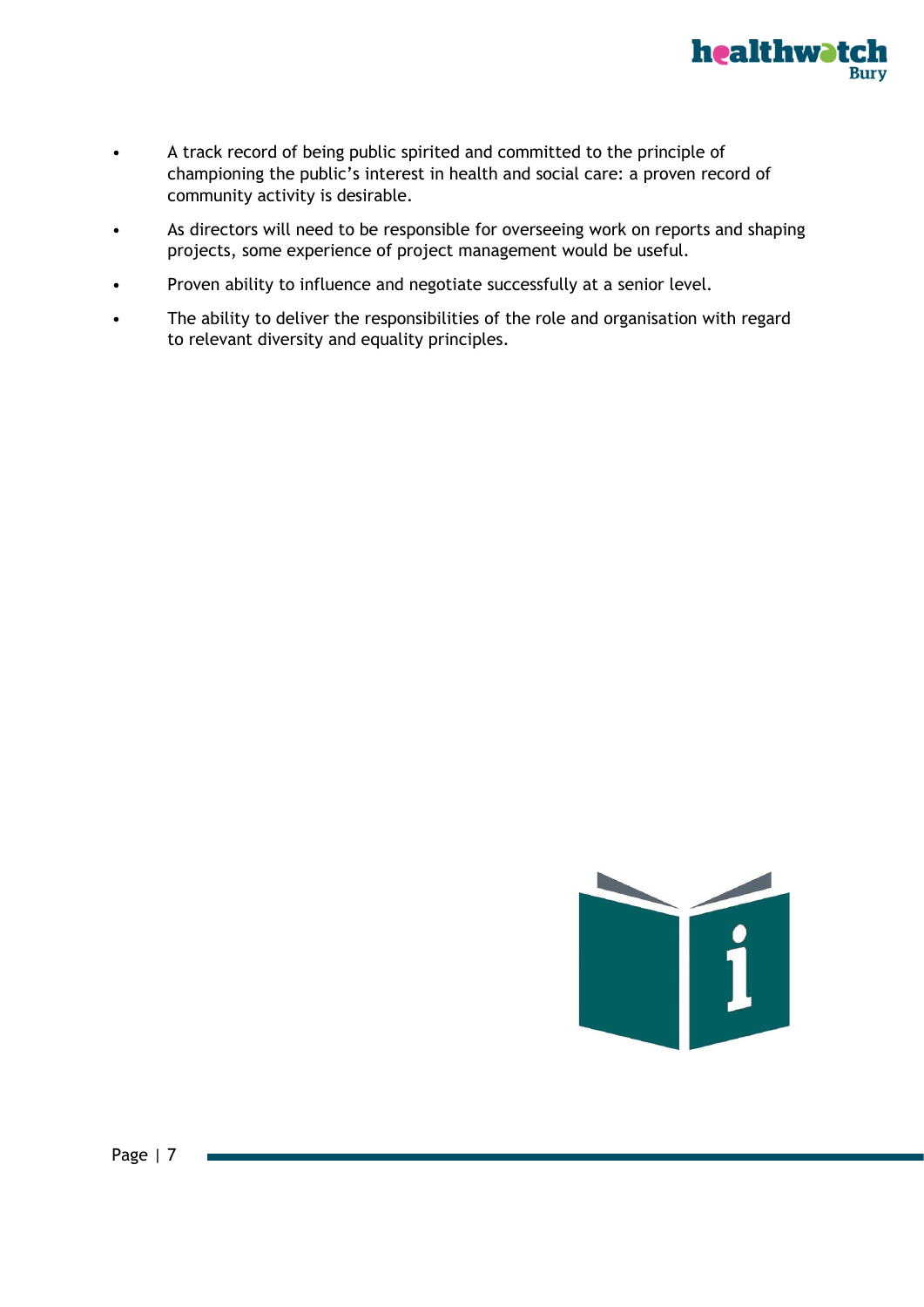

### <span id="page-8-0"></span>**Application Form for Director of the Healthwatch Bury Board**

This application form should be completed by referring to the role requirements, responsibilities, experience and other information given in the Role Description and Person Specification.

All information provided on this application form will be treated as confidential and used only for the purposes of selection and seen only by those directly involved in the appointment process. Applications will be retained for one year, before being destroyed in accordance with data protection regulations.

Personal Information

**Title (please check one) Mr** ☐ **Mrs** ☐ **Miss** ☐ **Ms** ☐ **Dr** ☐ **Other (specify)**

| Surname          |
|------------------|
| Forename(s)      |
| Home address &   |
| postcode         |
|                  |
|                  |
|                  |
|                  |
| Telephone number |
| Mobile           |

**Email address**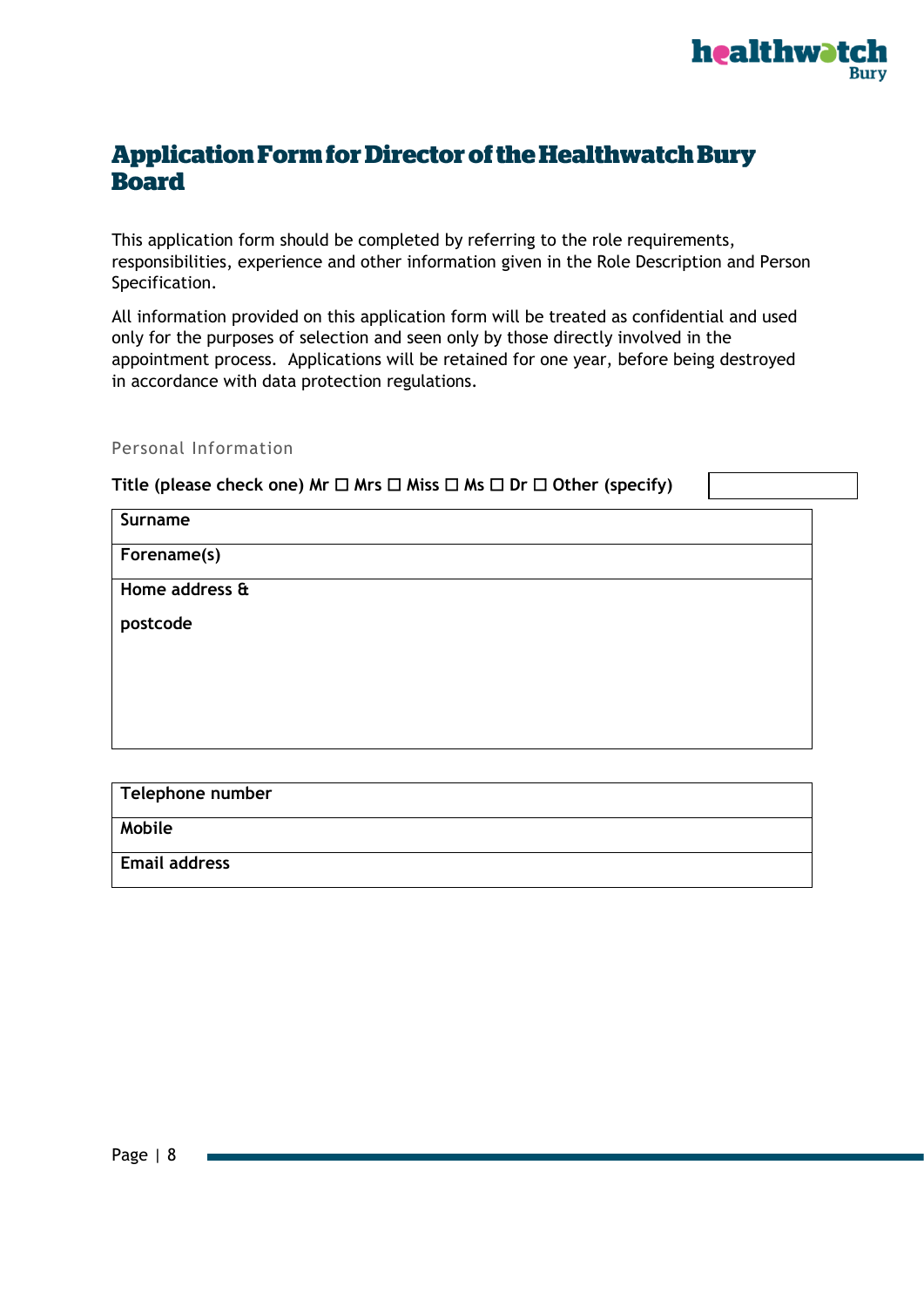

#### Reasons for applying and suitability for becoming a Director

**Please tell us if you have a particular interest or reason for wanting to be a Director on the Board of Healthwatch Bury**

**A diverse Board is able to reflect and support the delivery of the mission of an organisation. What specific service user experience, social or family experience, background or general interests do you have that will help us better support the goals of the organisation?**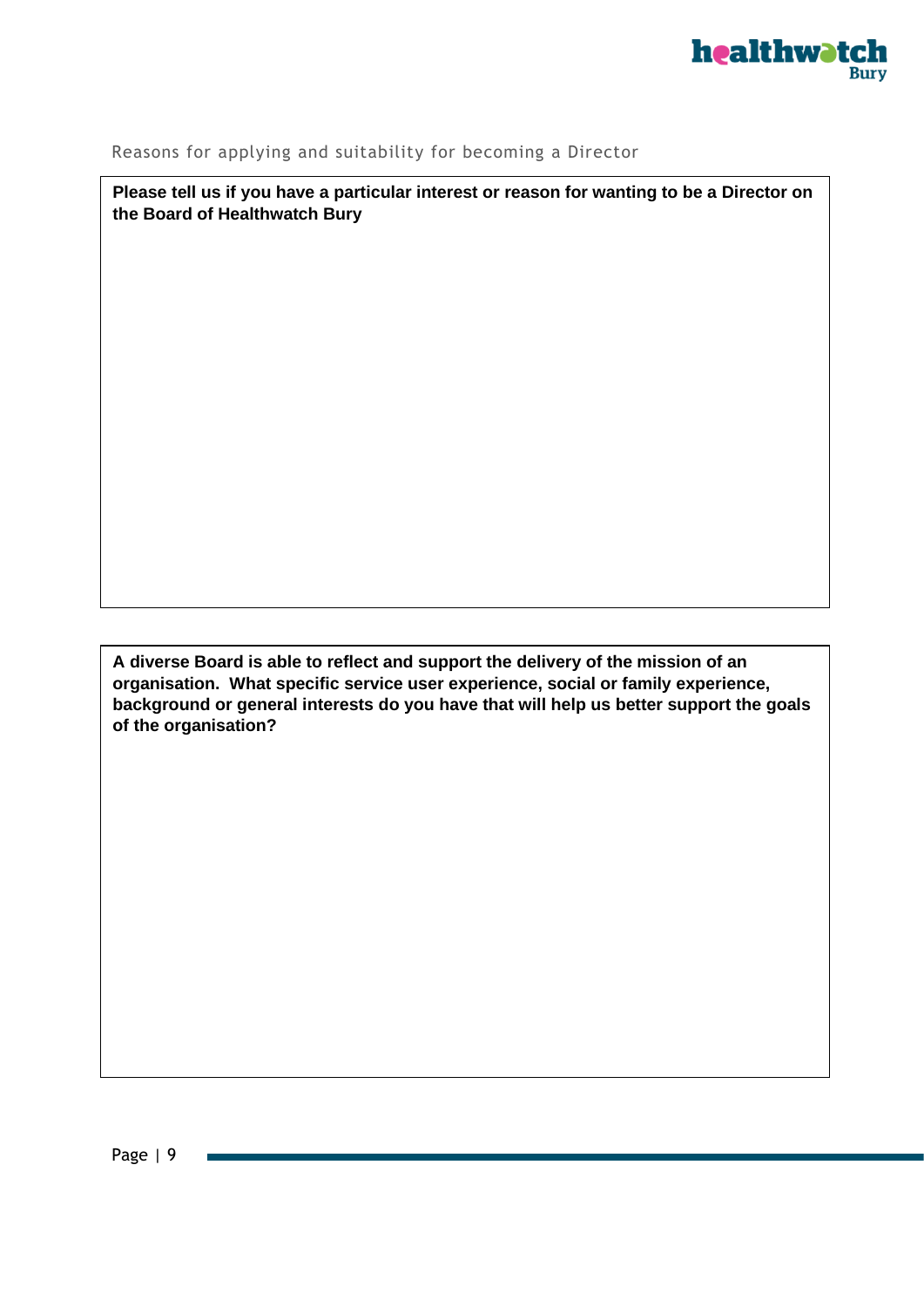

**Please state any areas of the work of the organisation in which you have a particular interest and/or would like to become involved in.**

Good character and declaration

#### **Declaration**

Please read the following statements. If you wish to proceed with your application, please sign and date this form.

- I have read and understand the applicant information contained in the recruitment pack
- The information provided on the application form is correct
- If appointed, I am prepared to observe the relevant obligations and rules and act in good faith and in the interests of Healthwatch Bury.
- I understand that if offered this role, my formal appointment will be confirmed subject to receipt of satisfactory outcomes from:
	- o Insolvency Status Check
	- o A Disqualified Director Check
	- o A Disclosure and Barring Service Check
	- o Identification of any conflicts of interest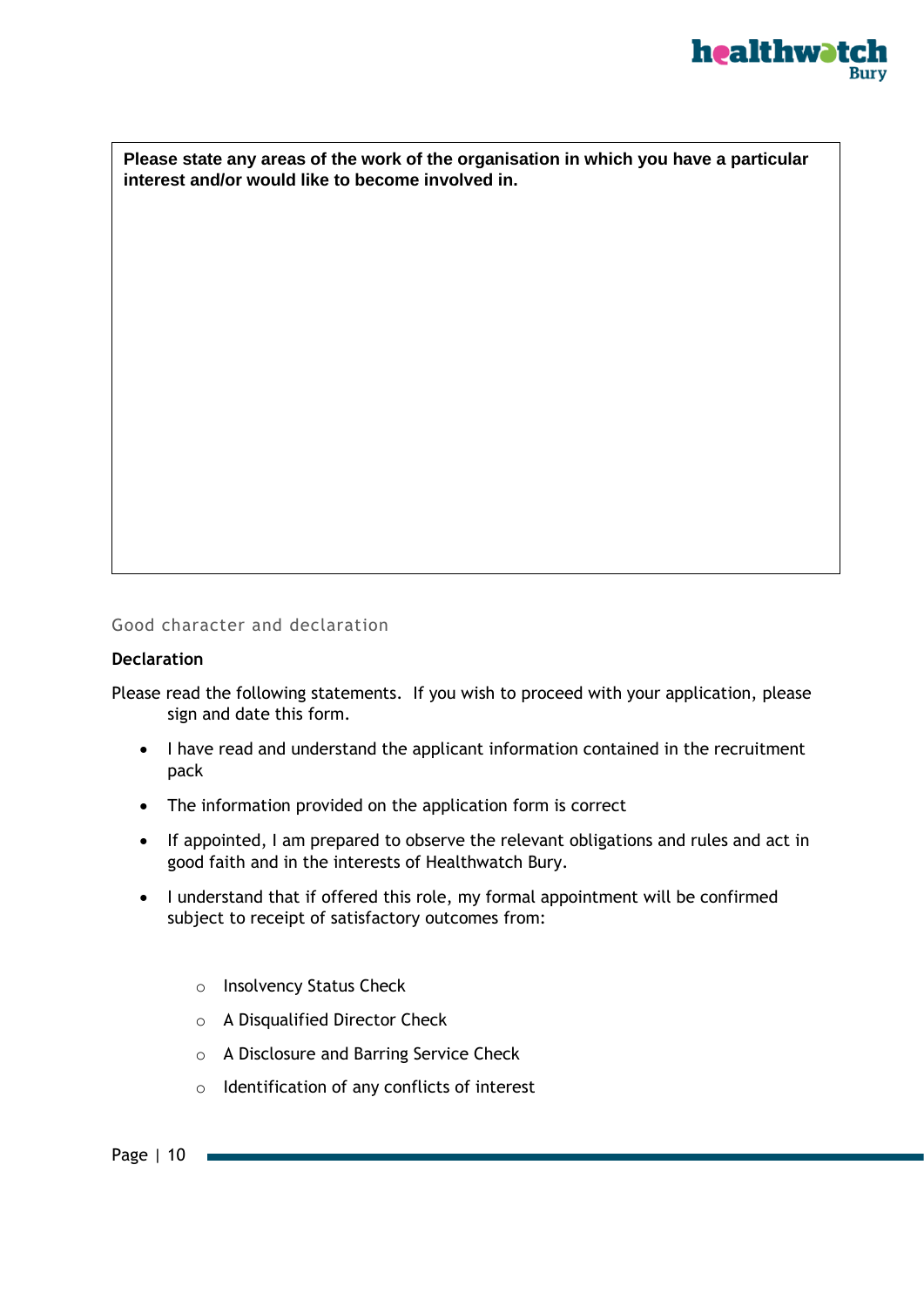

| Signed                        | Date |
|-------------------------------|------|
|                               |      |
|                               |      |
|                               |      |
|                               |      |
| For official use only:        |      |
| Date received:                |      |
| Acknowledged:                 |      |
| Satisfactory checks completed |      |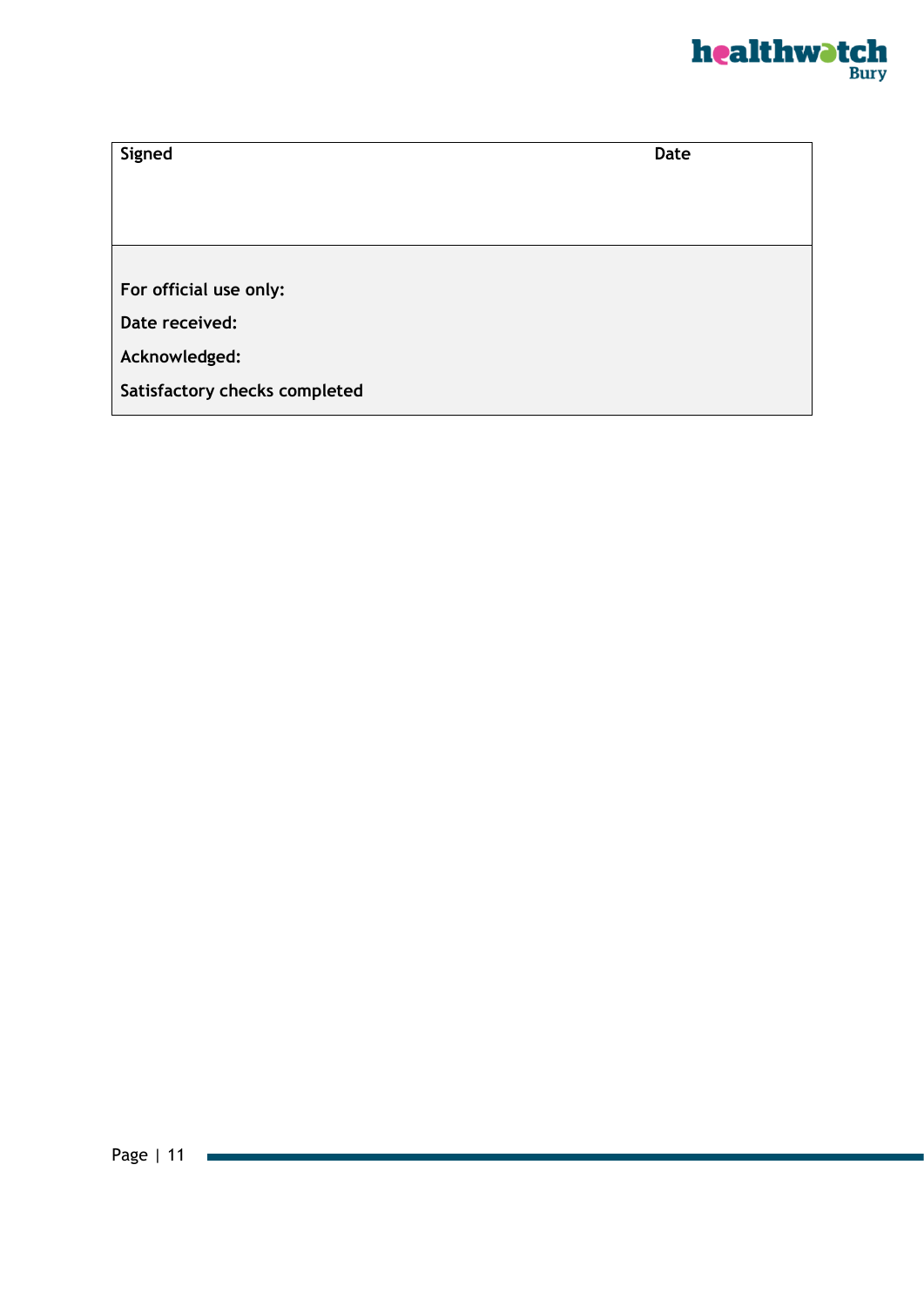

## <span id="page-12-0"></span>**Equal Opportunities Recruitment Monitoring Form**

Healthwatch Bury is committed to equal opportunities, with the aim not to discriminate on the grounds of gender, disability, religion, age, sexual orientation or ethnicity. To help us with this aim, we ask you to complete this monitoring form. **You can choose not to answer any questions.**

This information will be kept separate from your application form and does not include your name or other personal identifier. The information will be treated in the strictest confidence and will used for statistical purposes only.

Which gender do you identify as? :

- ☐ Woman
- ☐ Man

 $\Box$  Non-binary

☐ Intersex

□ Prefer to self-describe: Click or tap here to enter text.

Is your gender identity the same as the sex you were assigned at birth?

☐ Yes

☐ No

□ Prefer not to sav

Age group:

- $\Box$  18 to 24 years
- $\Box$  25 to 49 years
- $\Box$  50 to 64 years
- $\Box$  65 to 79 years
- $\Box$  80+ years
- $\Box$  Prefer not to say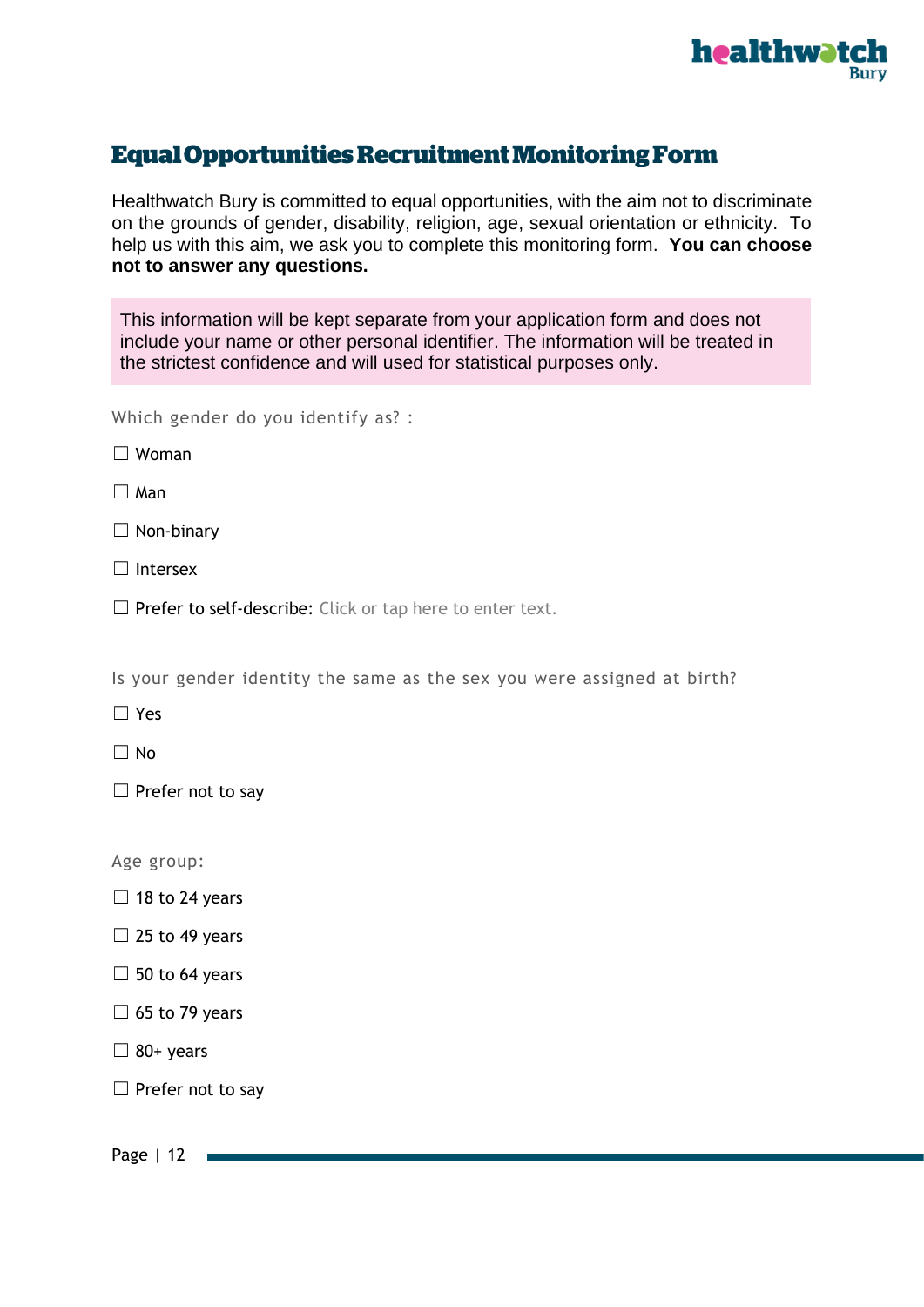

Do you consider yourself to have a disability as defined in the Equalities Act 2010? The Act defines disability as: "a physical or mental impairment which has a substantial and long-term effect on a persons' ability to carry out normal day to day activities".

No  $\Box$  Yes  $\Box$  If yes, please give a brief description of your disability below:

Are you a carer?

Including paid, unpaid or those with caring duties for people with physical, learning or social disabilities.

No □ Yes □

How would you describe your sexual orientation?

- $\square$  Asexual
- □ Bisexual
- $\Box$  Gav man
- $\Box$  Heterosexual / Straight
- □ Lesbian / Gay woman
- □ Pansexual
- □ Prefer to self-describe: Click or tap here to enter text.
- $\Box$  Prefer not to say

Marital status:

- □ Single
- $\Box$  Cohabiting
- $\Box$  In a civil partnership
- ☐ Married
- □ Separated
- $\Box$  Divorced / Dissolved civil partnership
- ☐ Widowed
- □ Prefer not to say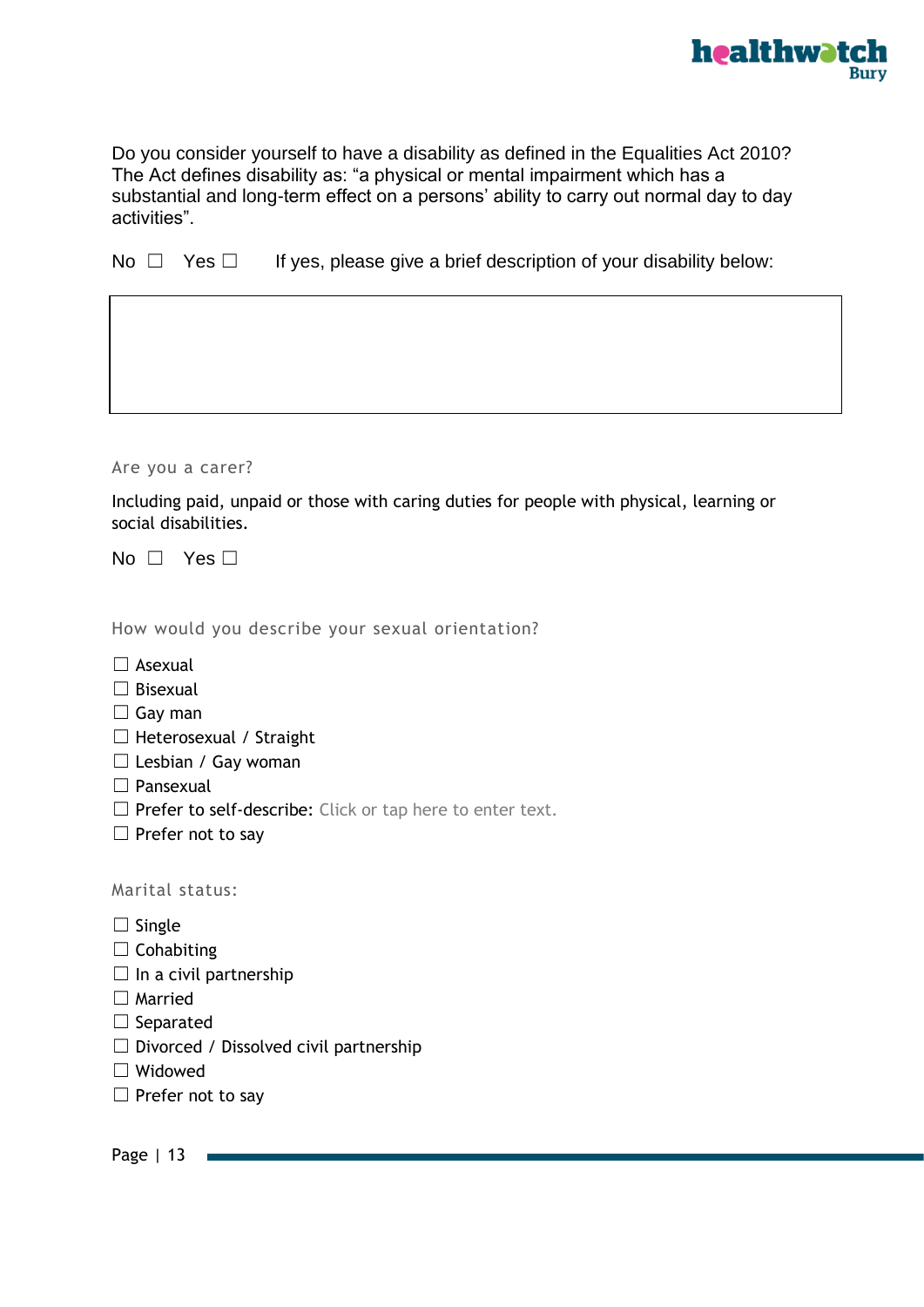

How would you describe your ethnic origin? Please tick as appropriate.

- $\Box$  Arab
- ☐ Asian / Asian British Bangladeshi
- □ Asian / Asian British: Chinese
- □ Asian / Asian British: Indian
- ☐ Asian / Asian British: Pakistani
- $\Box$  Asian / Asian British: Any other Asian / Asian British background (please specify): Click or tap here to enter text.
- $\Box$  Black / Black British: African (please specify): Click or tap here to enter text.
- □ Black / Black British: Caribbean
- $\Box$  Black / Black British: Any other Black / Black British background
- $\Box$  Mixed / Multiple ethnic groups: Asian and White
- $\Box$  Mixed / Multiple ethnic groups: Black African and White
- $\Box$  Mixed / Multiple ethnic groups: Black Caribbean and White
- $\Box$  Mixed / Multiple ethnic groups: Any other Mixed / Multiple ethnic groups background (please specify): Click or tap here to enter text.
- ☐ White: British / English / Northern Irish / Scottish / Welsh
- $\Box$  White: Irish
- ☐ White: Gypsy, Traveller or Irish Traveller
- ☐ White: Roma
- $\Box$  White: Any other White background (please specify): Click or tap here to enter text.
- $\Box$  Any other ethnic group (please specify): Click or tap here to enter text.
- $\Box$  Prefer not to say

I would describe myself as belonging closest to the following religious group:

- □ Buddhist
- $\Box$  Christian
- ☐ Hindu
- ☐ Jewish
- ☐ Muslim
- $\Box$  No religion
- $\Box$  Sikh
- $\Box$  Other religion (please specify): Click or tap here to enter text.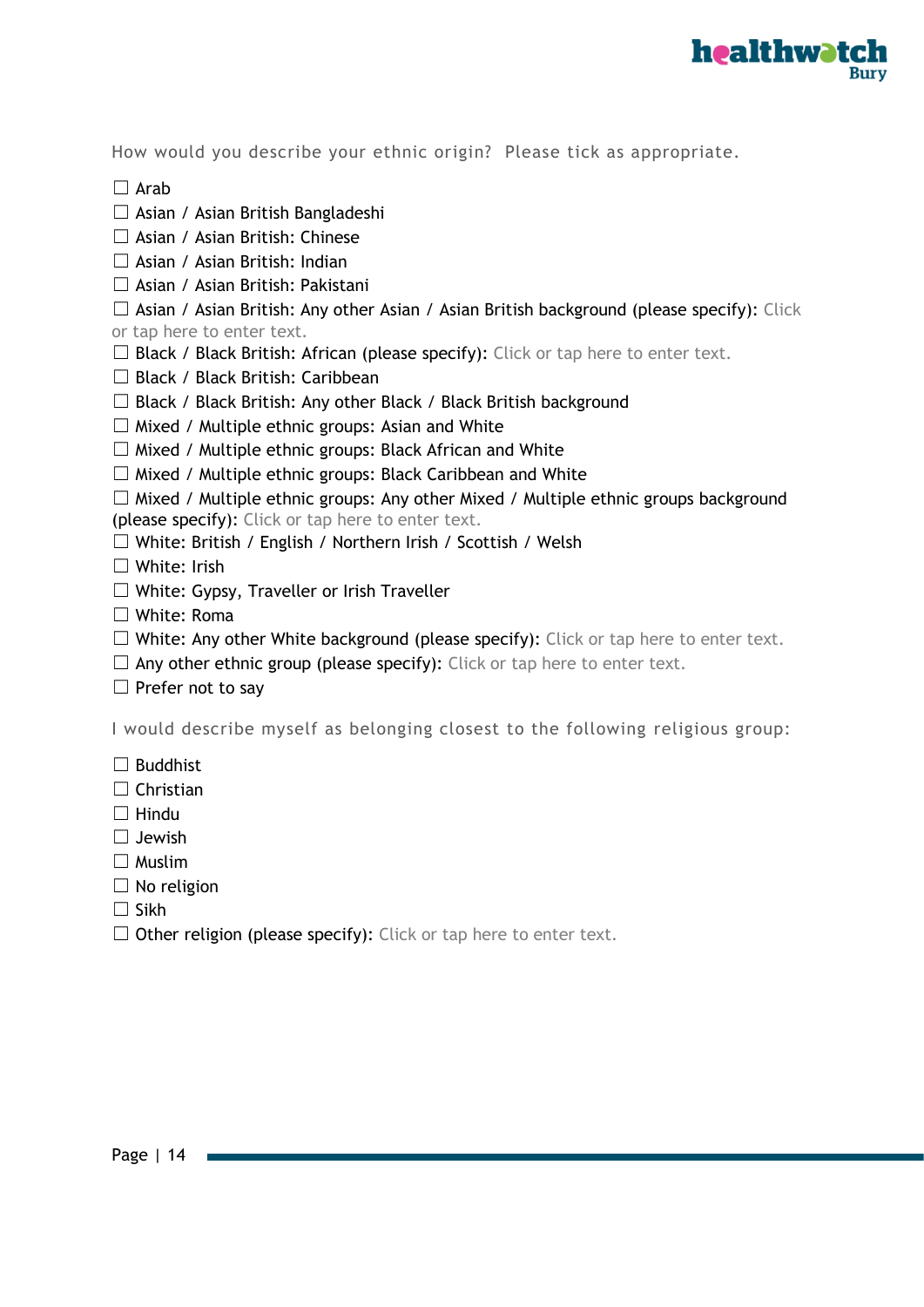

## <span id="page-15-0"></span>**Appendix 1-Code of conduct Purpose**

This document has been prepared to outline the policies of the organisation...

This code of conduct sets out the expectations Healthwatch Bury has of all those who work or carry out activities for it, in a voluntary or paid capacity, including trustees/directors, employees, students and volunteers. For ease of reference, these parties will be called representatives throughout the rest of the document.

Everyone who represents Healthwatch Bury is expected to behave professionally and in support of our values outlined below.

#### **Our values**

The Seven Principles of Public Life

The Seven Principles of Public Life (also known as the *Nolan Principles*) apply to anyone who works as a public office-holder. As a statutory organisation funded by public money from the UK Government (via Bury Council), Healthwatch Bury is a public office. So this means that the conduct of those that work as paid staff or volunteers must adhere to the seven principles.

#### **1. Selflessness**

Holders of public office should act solely in terms of the public interest.

#### **2. Integrity**

Holders of public office must avoid placing themselves under any obligation to people or organisations that might try inappropriately to influence them in their work. They should not act or take decisions in order to gain financial or other material benefits for themselves, their family, or their friends. They must declare and resolve any interests and relationships.

#### **3. Objectivity**

Holders of public office must act and take decisions impartially, fairly and on merit, using the best evidence and without discrimination or bias.

#### **4. Accountability**

Holders of public office are accountable to the public for their decisions and actions and must submit themselves to the scrutiny necessary to ensure this.

#### **5. Openness**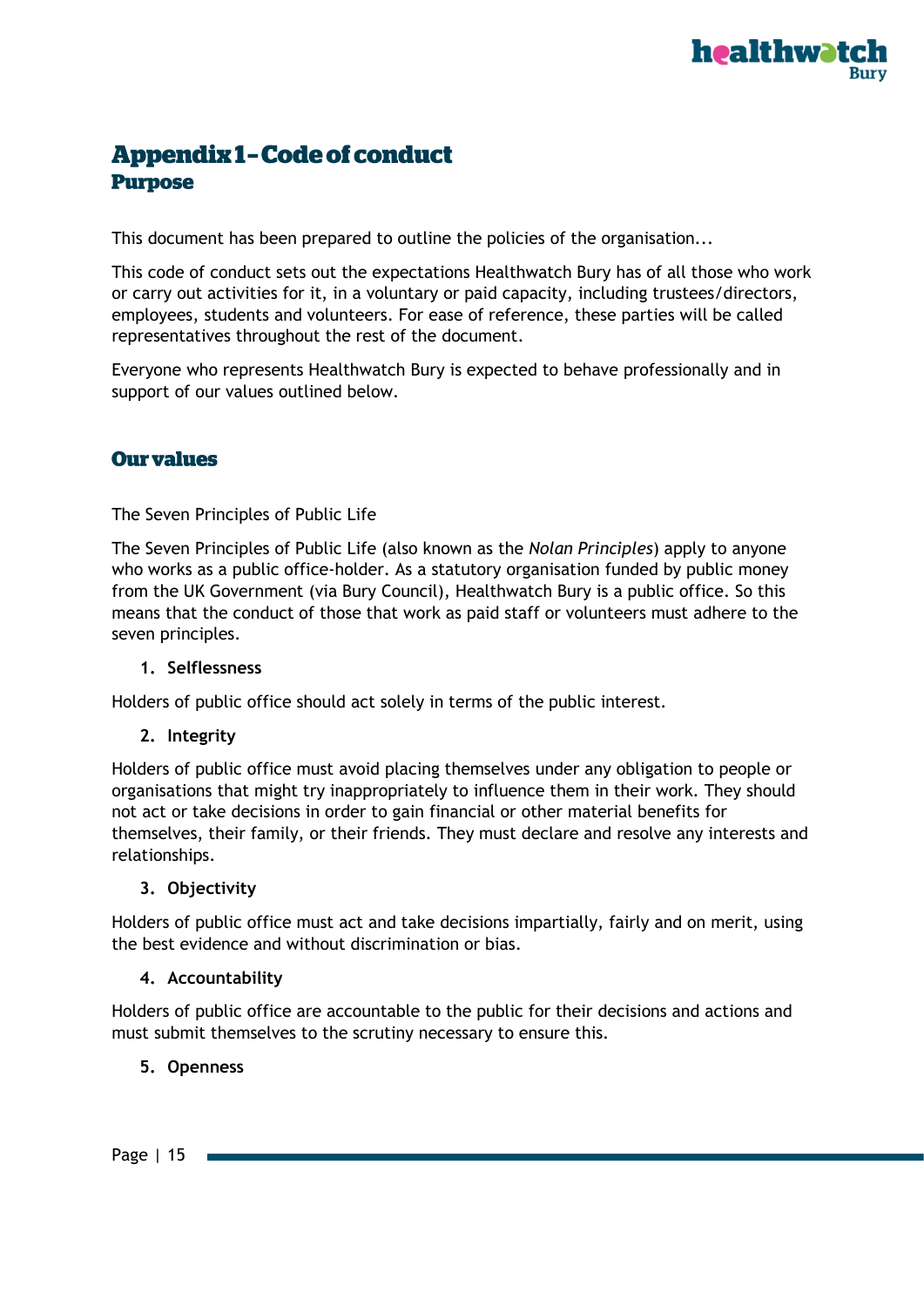

Holders of public office should act and take decisions in an open and transparent manner. Information should not be withheld from the public unless there are clear and lawful reasons for so doing.

#### **6. Honesty**

Holders of public office should be truthful.

#### **7. Leadership**

Holders of public office should exhibit these principles in their own behaviour. They should actively promote and robustly support the principles and be willing to challenge poor behaviour wherever it occurs.

#### **Compliance with law**

All those who represent Healthwatch Bury are required to abide by relevant laws and regulations, including those relating to the environment, health and safety, discrimination, disability and employment. Representatives will be ethical and responsible whenever dealing with company finances, the services we deliver, partnership and collaborative working and public image. Representatives will inform the Healthwatch Bury Chair or Lead Officer immediately of any possible or actual infringement.

#### **Conflict of interest**

Representatives will complete a declaration of interest form when they join Healthwatch Bury, and ensure it is kept up to date. Representatives are expected to maintain professional boundaries in their relationships with each other, and external parties such as commissioners and providers. Full details can be found in our **Conflict of Interest policy**.

#### **Serving the public**

Representatives will always perform their duties to the highest standard and treat members of the public with dignity and respect, taking account of their individual needs. Representatives will actively promote equality, diversity and social inclusion and encourage all the community to participate in engagement activities. Representatives will be honest and impartial when conducting Healthwatch activity, regardless of personal views and will discuss any conflict with the appropriate line manager or Volunteer Supporter. Healthwatch Bury is a politically neutral and independent organisation.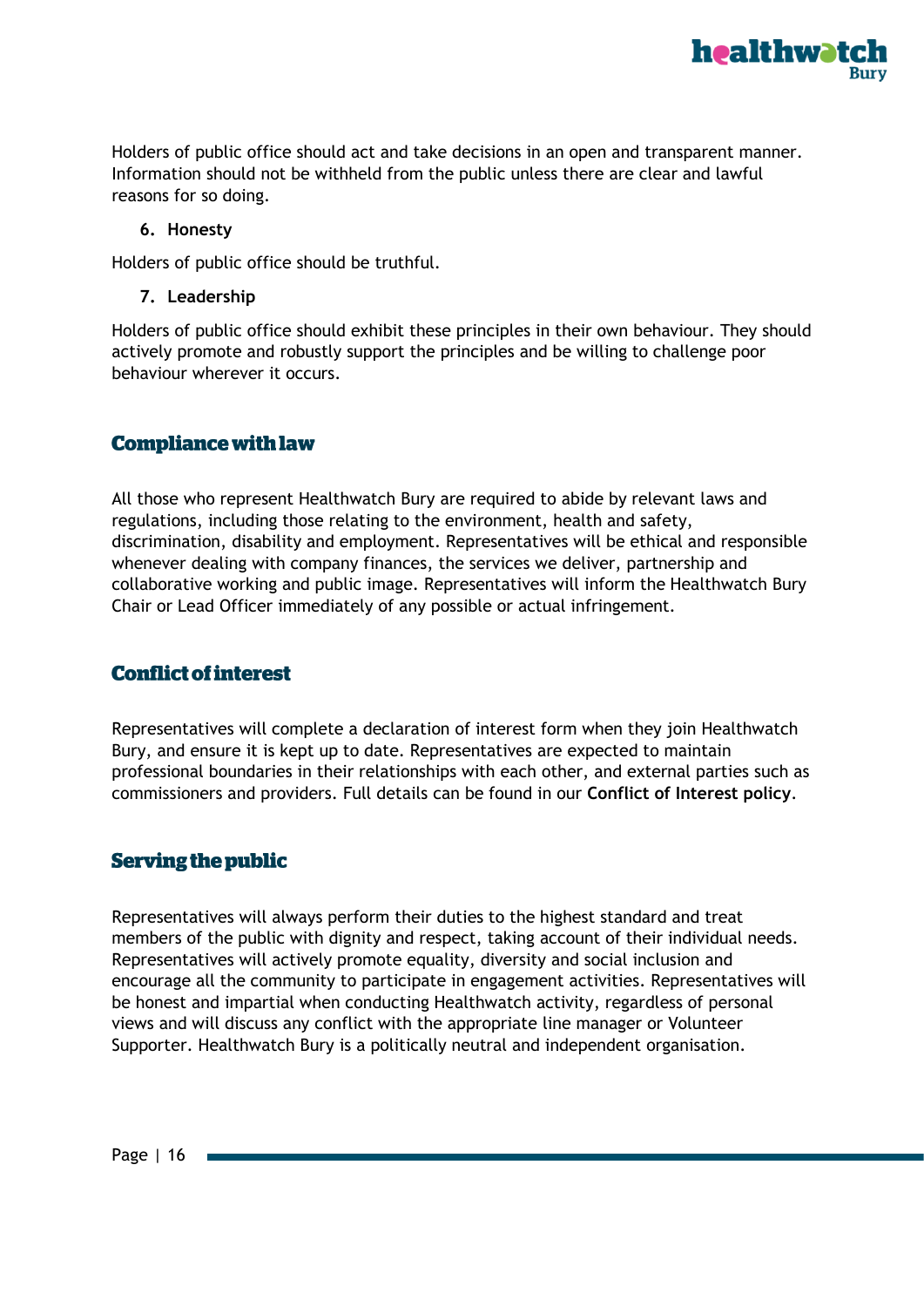

#### **Use of public funds**

Representatives of Healthwatch Bury have a duty to ensure the safeguarding of public money and proper care of assets which have been publicly funded. Representatives will carry out these obligations responsibly and take appropriate measures to ensure that Healthwatch Bury uses resources efficiently, economically and effectively, avoiding waste and extravagance.

#### **Respect in the workplace**

Our aim is to create a positive environment within which individuals and organisations with an interest in our work can contribute freely, equally and openly. Use of technology for virtual meetings and events will also be regarded as 'the workplace'. We will not allow any kind of discriminatory behaviour, harassment or victimisation.

#### **Representing Healthwatch Bury**

Staff and volunteers including board members are accountable to the public for their actions and the way they carry out their responsibilities. They should always behave in a manner which does not bring Healthwatch Bury into disrepute or damage our relationship with the public, service providers or other stakeholders. Representatives must be respectful and offer constructive criticism which does not seek to undermine an individual.

Healthwatch Bury board members are expected to understand and respect the principle of collective decision making and abide by Healthwatch Bury's **Decision Making policy**. When a decision is made, all Board members are bound by that decision and should publicly support it.

Where representatives of Healthwatch Bury attend meetings whether in person or virtual means, they will provide feedback in a timely and structured manner. When speaking on behalf of Healthwatch Bury, representatives will reflect the priorities and policies of Healthwatch Bury, even if they differ from personal views. If they are there in a personal capacity or a capacity connected with another role they undertake, they should always be explicit if they are expressing their own personal views.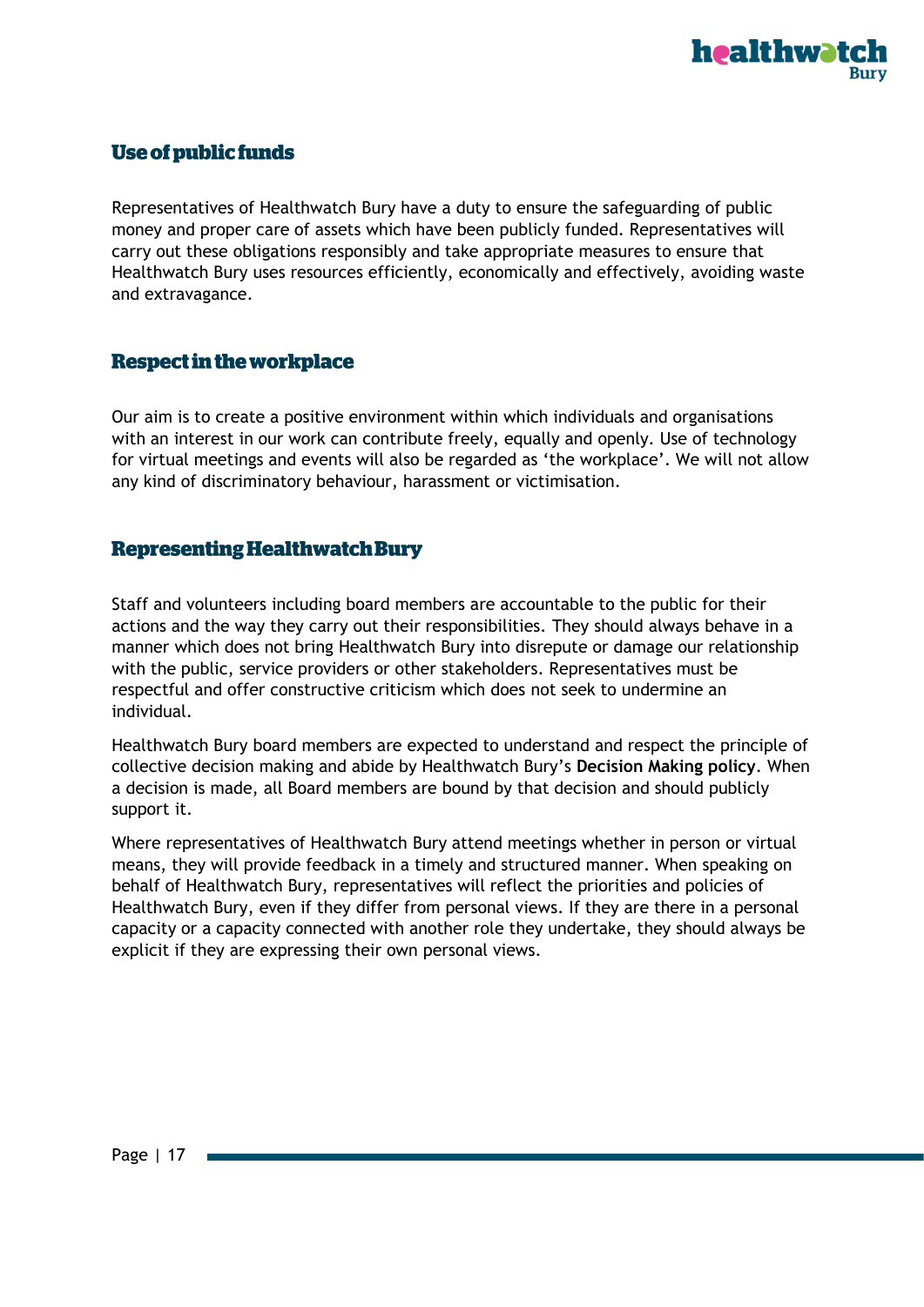

When participating in meetings or other activities, in person or online, Healthwatch Bury representatives agree to:

- Attend on time and be prepared
- Send apologies if unable to attend
- Listen to, respect and value the opinions of others
- Speak one at a time through the Chair or meeting facilitator
- Be clear and keep to the point, using plain English and avoiding the use of jargon and acronyms
- Ask for more information or explanation if necessary
- Declare an interest where one exists or may be perceived to exist
- Work positively with Healthwatch representatives
- Provide feedback to those they represent
- Respect the authority of the role of the Chair or meeting facilitator and accept a majority vote, where needed, as decisive

Approaches to representatives by third parties for information or views, including contact with the media must be referred to the Lead Officer or Chair of the Board. In respect of media communications, the Chair/Lead Officer will be the official spokesperson of Healthwatch Bury, and no other staff or volunteer should commit to media interviews without first consulting and gaining the approval of the Chair.

All staff and volunteers must be politically impartial in their public role. Healthwatch Bury will sometimes initiate or participate in campaigning about an issue. Care must be taken to ensure that, in doing so, the principle of political neutrality is always maintained and that nothing is done that could be interpreted as partisan in nature or suggests support for a specific party-political view.

#### **Duty of confidentiality**

Healthwatch Bury will sometimes receive information which is not in the public domain, often relating to individuals, organisations or financial matters. Representatives of Healthwatch Bury will respect confidentiality and not divulge third party information without the agreement of the third party, or a legal requirement to do so, and operate according to our **Confidentiality policy**.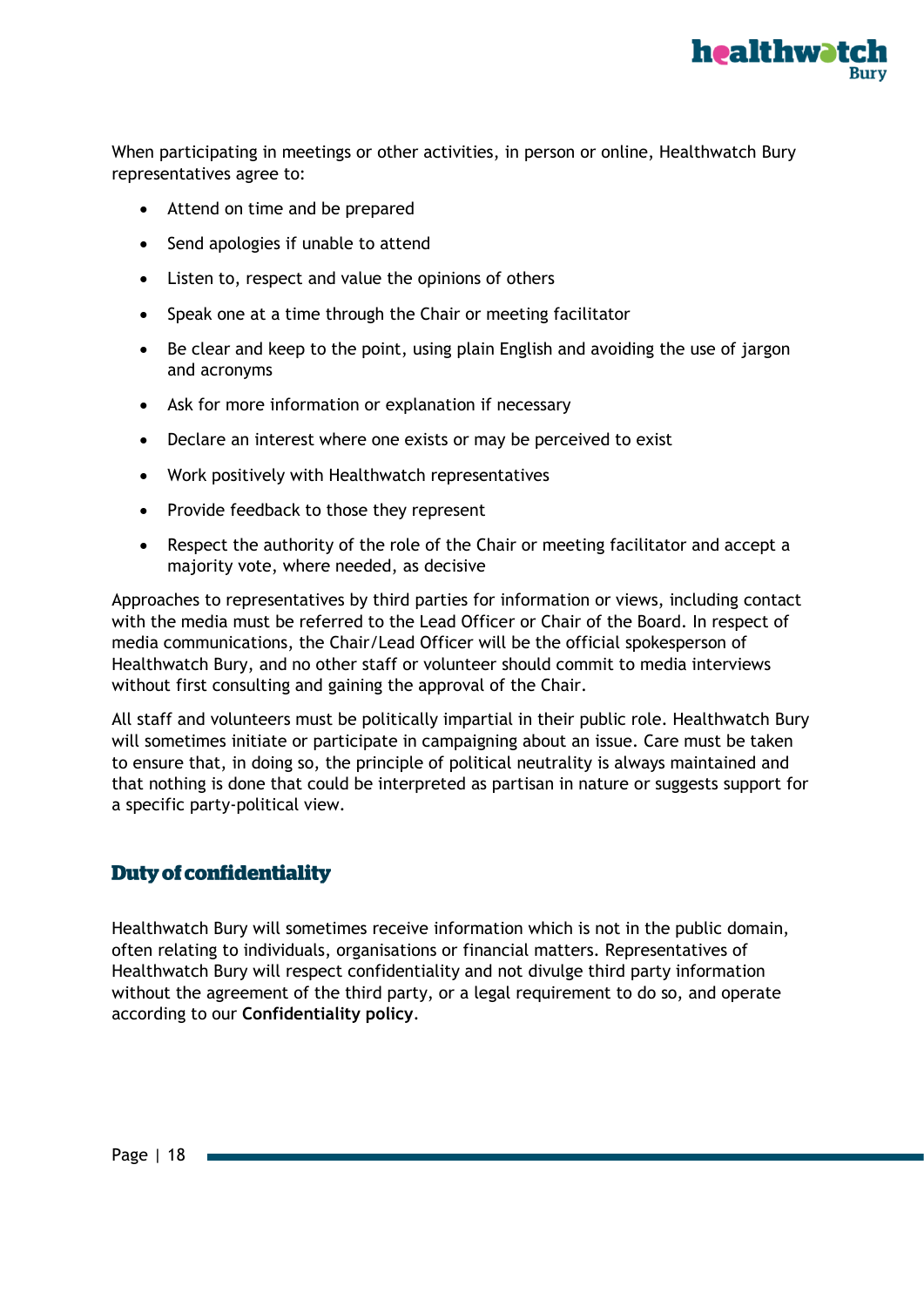

#### **Equality, diversity and inclusion**

We are committed to understanding, accepting and appreciating individual difference. In practice, this means treating others with dignity and respect, recognising the value of each individual and their experience. We will not tolerate discrimination against others based on, but not limited to age, disability, gender reassignment, marriage and civil partnership, pregnancy and maternity, race, religion and belief, sex and sexual orientation, in accordance with our **Equality, Diversity and Inclusion policy**.

#### **Gifts and hospitality**

It is not normally acceptable for representatives of Healthwatch Bury to accept a gift, reward or favour from others for work done in an official capacity. This does not include gifts of minor value such as pens or calendars.

If gifts are offered, your Line Manager, Volunteer Supporter or Chair must be informed, and will determine the action to be taken. Your Gifts and Hospitality Register must be completed.

#### **Alcohol, substance misuse and smoking**

Smoking is not permitted on Healthwatch Bury premises, or within the premises where Healthwatch Bury work is being undertaken.

Consumption of alcohol is not permitted during working hours. Representatives of Healthwatch Bury must not be under the influence of alcohol, illegal drugs or other substances during working hours.

Incapacity for work through the misuse of drink, drugs or other substances is a disciplinary matter for staff and will be addressed through the problem-solving process for volunteers. Where representatives are prescribed medication that may affect their mood or ability to carry out their role, they should bring this to the attention of their line manager or volunteer supporter.

#### **Dress code**

All representatives of Healthwatch Bury should be neat and tidy in appearance and dress in a way that inspires confidence in a professional service.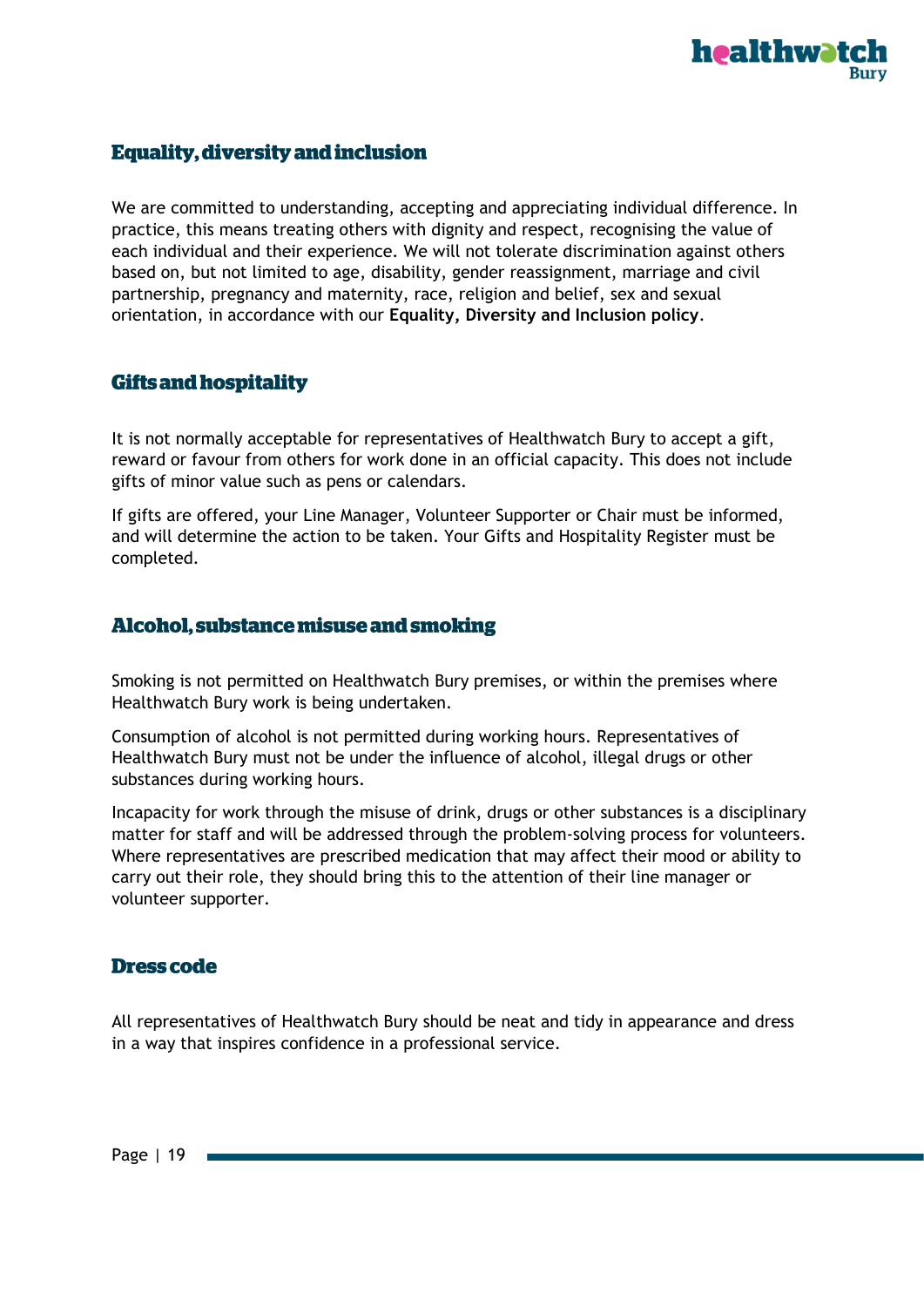

#### **Reporting misconduct**

If any employee or volunteer has a question or concern, or feels that an employee, volunteer, or the organisation is not meeting the commitment outlined in this document, do not stay silent. Contact your Line Manager, Lead Officer, Volunteer Supporter, Board Member or Chair. If the concern remains unresolved, reference should be made to our **Grievance procedure**, the problem-solving process for volunteers, or our **Whistleblowing policy**.

Members of the public who wish to report a breach in our code of conduct can raise the concern directly with the Chair or Chief Officer. Alternatively, if it is more appropriate, they can raise a complaint in accordance with our **Complaints policy** which is also available on our website, and upon request from any member of our team.

We take our Code of Conduct seriously and expect the same of our employees and volunteers.

#### **Failure to comply**

Breaches of our code of conduct will be treated consistently and fairly by the Healthwatch Bury Chair/Chief Officer.

Failure to comply with the principles and underlying policies in this document may result in disciplinary action for paid employees which can include termination of employment, or commencing the problem-solving process for volunteers, which can include termination of the volunteer agreement and relationship.

#### **Data protection**

Any personal information provided in connection with this policy will be processed in accordance with data protection principles and will only be processed to ensure that individuals act in the best interests of Healthwatch Bury. The information provided will not be used for any other purpose.

#### **Review of policy document**

The Board of Healthwatch Bury will review the effectiveness of the code of conduct policy set out in this document every two years.

Any amendments to this policy governing code of conduct will require a simple majority of board members voting in favour.

The amended policy document will be published on the website of Healthwatch Bury as soon as is practicable.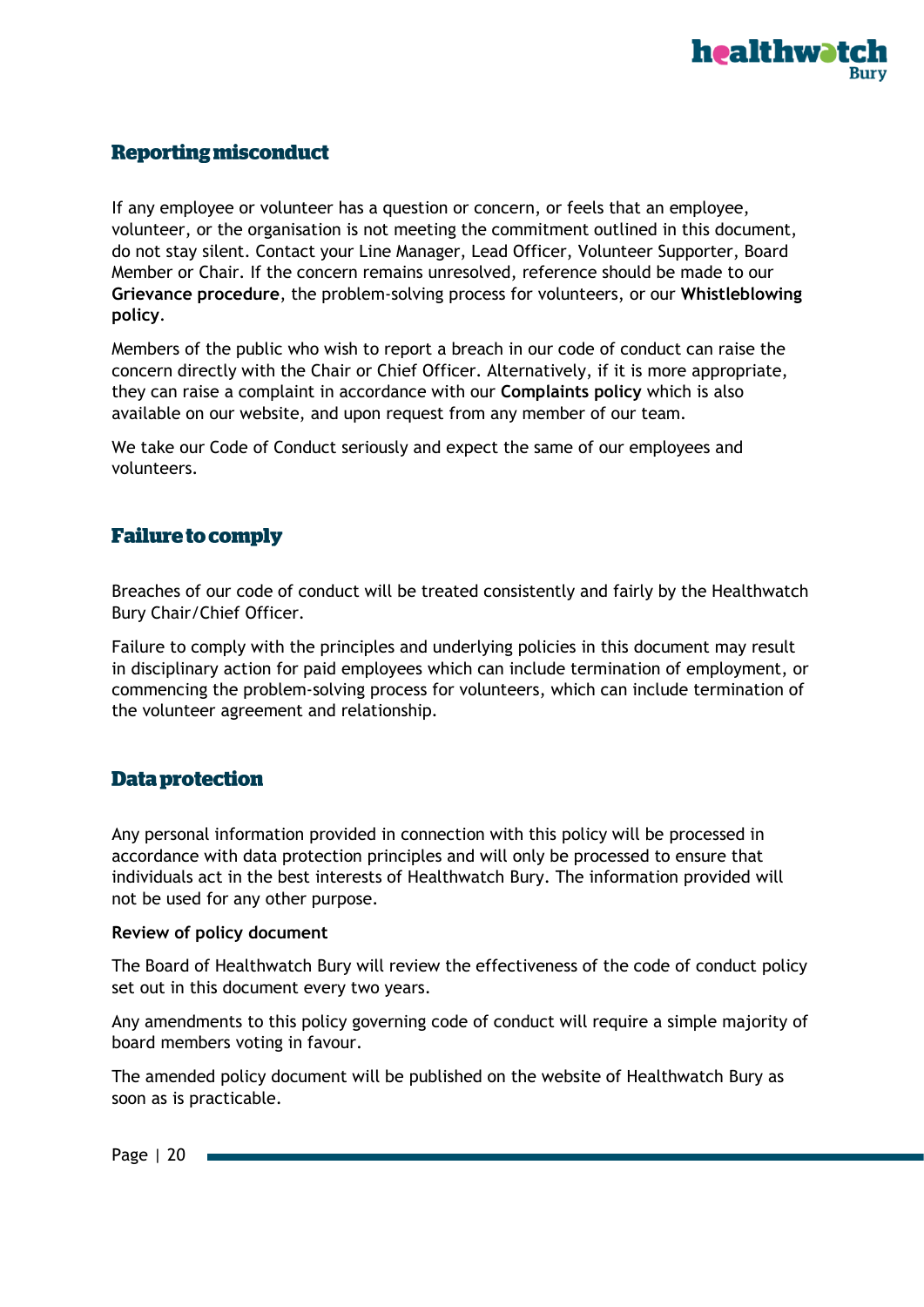

#### **Glossary of terms:**

Reference to volunteers includes both operational and board level volunteers.

Reference to Board includes governing body trustees and advisory boards in hosted structures.

Volunteer Supporter has been used throughout to refer to the volunteer equivalent of a Line Manager role.

The term 'organisation' refers specifically to Healthwatch Bury CIC.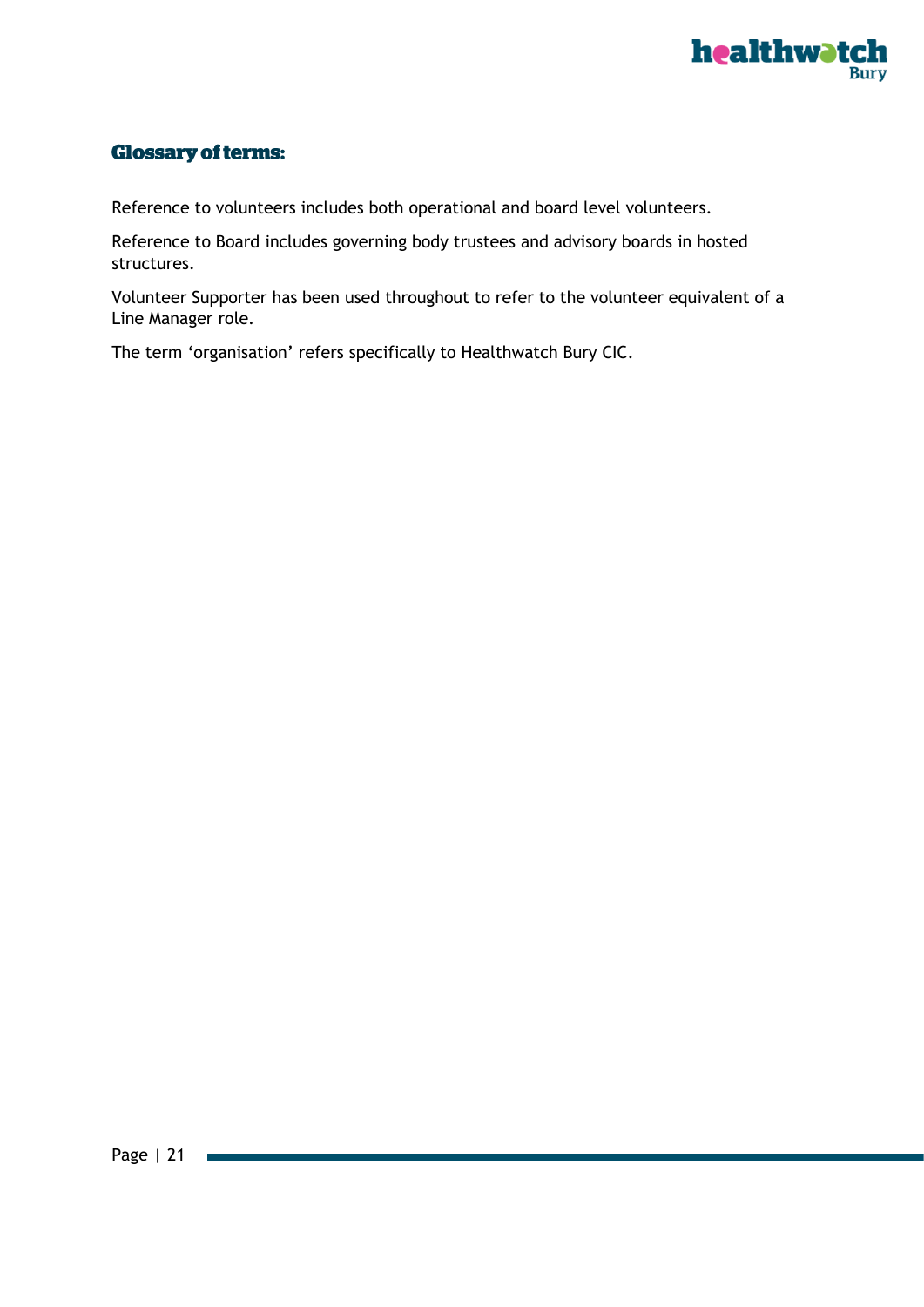

## <span id="page-22-0"></span>**Appendix 2 - Conflict of interest policy**

#### **Purpose**

All employees, Board members and volunteers associated with Healthwatch Bury have a responsibility to put the interests of the organisation before their own personal pursuits. The aim of this policy is to protect both the organisation and the individuals concerned from any appearance of impropriety.

All Healthwatch Bury staff, Board members and volunteers are required to identify and disclose activities and relationships that might give rise to conflicts of interest or the perception of conflicts of interests and to ensure that such conflicts are seen to be properly managed or avoided.

When properly managed, an individual's activities can usually proceed as normal whilst at the same time upholding the individual obligations to Healthwatch Bury and protecting the integrity and reputation of the organisation. Conflicts which are not managed effectively may jeopardise public confidence and damage the credibility of the organisation and of the individuals concerned.

This policy reflects the Standards of Business Conduct set out by the Committee on Standards in Public life – also know as the 'Nolan principles'. For more information on this, see the **Code of Conduct policy document**.

#### What is a conflict of interest?

A conflict of interest may arise where an individual, who is employed by or volunteers for Healthwatch Bury, has personal family interest and / or loyalty to some other individual or group, which are likely to be in conflict or may appear to be in conflict, with the interests of Healthwatch Bury.

This could inhibit free discussion, result in decisions or actions not in the interests of Healthwatch Bury, give rise to an appearance of bias or favouritism towards another organisation or individual within or outside of Healthwatch Bury, create, or appear to create preferential personal gain.

There can be situations in which the appearance of conflict of interest is present even when no conflict exists. It is important when evaluating a potential conflict of interest to consider how it might be perceived by others.

There is no definitive list of conflicts and every situation should be taken on its own merit. Some examples of areas where conflicts may arise are:

• Staff or volunteers working for or having a commercial relationship with another organisation.

Page  $|22|$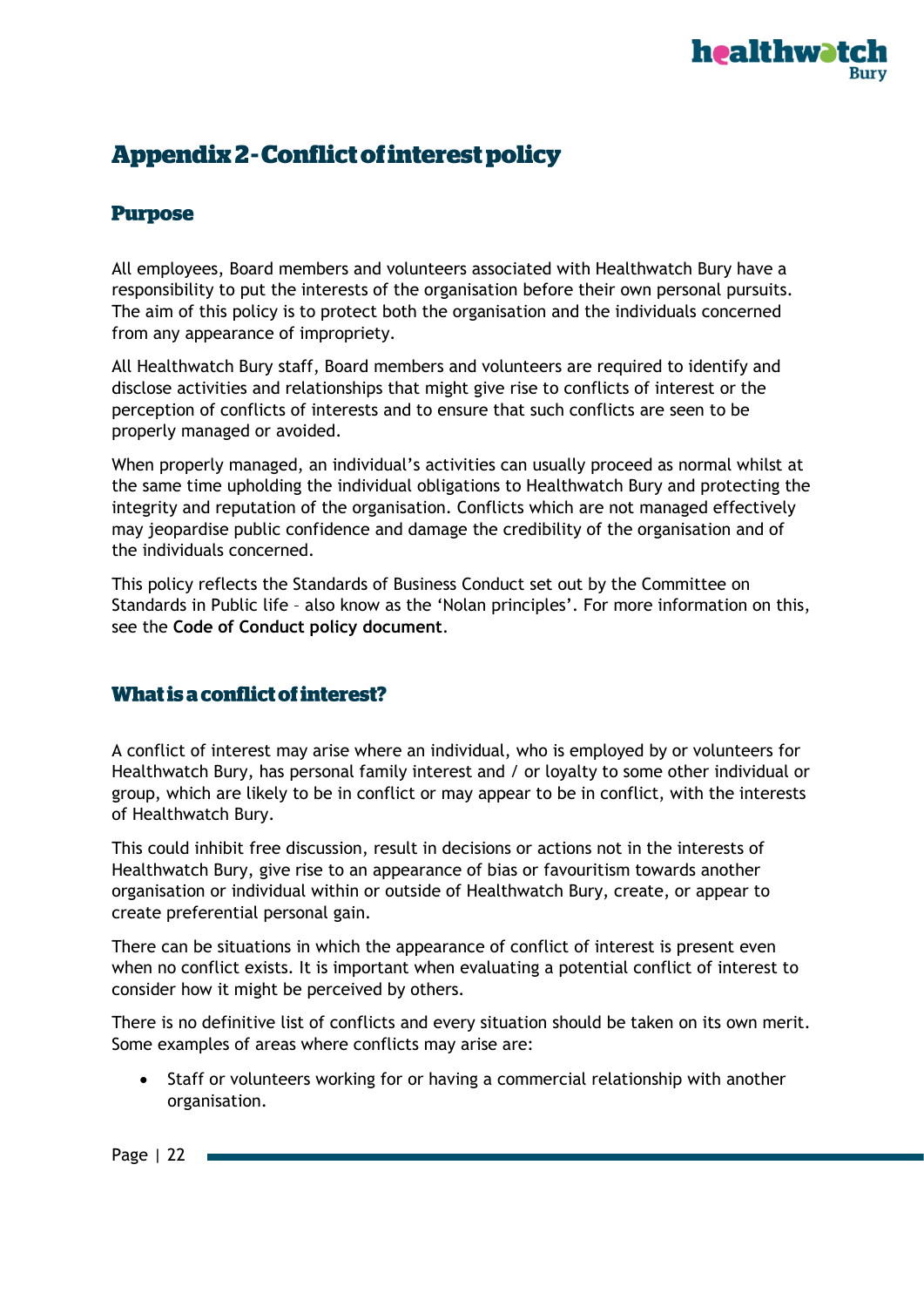

- Voluntary or remunerated positions, including local authority or other public positions.
- Financial interests where there appears to be an opportunity for personal financial gain, such as shareholdings or beneficial interests in organisations where services or contracts are being procured.
- Personal relationships with service users, service providers or service commissioners.
- Personal relationships within the local Healthwatch network, or Healthwatch England.
- Selection and recruitment process
- Membership of political parties.
- The offer of gifts and hospitality, whether accepted or declined.

This list is not exhaustive.

#### **Recognising a conflict of interest**

When a staff member or volunteer joins Healthwatch Bury, they will complete a declaration of interest form. This will be reviewed at least annually and updated as soon as circumstances change. If in doubt about a conflict of interest, the individual should declare it in the interests of transparency, and the Chair and Chief Officer will take a view on whether it does constitute a conflict.

These individual forms will create a Register of interest which will be maintained by the Chief Officer of Healthwatch Bury and will be accessible by contacting the Chief Officer.

#### Action to take with a conflict of interest

If a member of staff, Board member or volunteer has any interest in a matter under discussion, at any meeting where they represent Healthwatch Bury they should declare it at the earliest opportunity. They should withdraw from that meeting or discussion until agreement has been sought from the Healthwatch Bury Chair regarding action to be taken.

Where the conflict arises as a result of an item on the agenda for Healthwatch Bury Board meetings, appropriate action to be taken will be decided by a simple majority vote of the Board. A quorum must be present excluding the interested party who may not vote on matters reflecting their own interests. The Chair has ultimate responsibility for agreeing how to manage any conflict of interest if there is a tied vote.

Options available include but are not limited to:

- Withdrawing from the room for all or part of the discussion.
- Remaining in the room but not taking part in the discussion.

#### Page  $|23|$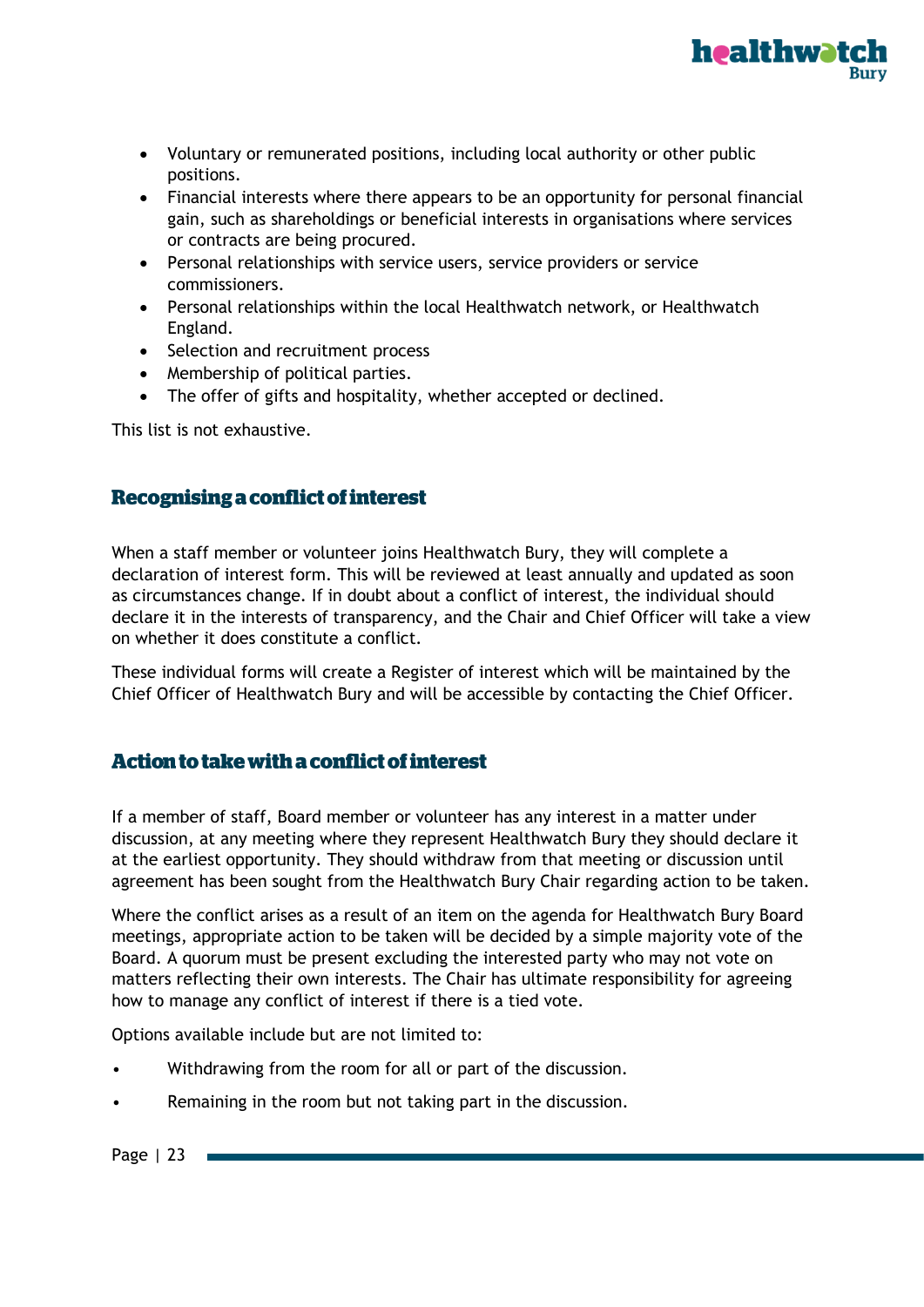

- Taking part in the discussion but not having voting rights.
- Restricting access to papers in advance of the meeting.
- No action to be taken.

Each matter will be assessed on its own merit and the action taken will be noted in the minutes of the Board Meeting, which are publicly available via Healthwatch Bury's website.

Where a Board member benefits from a decision, this will be reported in the annual report and accounts in accordance with the current 'Charities Statement of Recommended Practice'.

#### **Failure to declare an interest**

It is the responsibility of each individual to keep their declaration of interests record up to date.

If an individual fails to declare an interest, but that interest is known to others, then the interest can be declared by another individual. Everyone should speak up if they have any concerns about how conflicts of interest are being managed.

If it is discovered after the event that an interest has not been disclosed, then the interested party will be asked to provide a written explanation of the reasons why the information was withheld.

Depending on the nature of the breach of policy, it may be decided that no action is required other than ensuring the register of interest is updated, or in serious cases a suspension or termination of activity may be considered.

#### **Data protection**

The information provided will be processed in accordance with data protection principles and will only be processed to ensure that individuals act in the best interests of Healthwatch Bury. The information provided will not be used for any other purpose.

#### **Review of policy document**

The Board of Healthwatch Bury will review the effectiveness of the conflicts of interest policy and procedures set out in this document every two years.

Any amendments to this policy and the procedures governing conflicts of interest will require a simple majority of Board members voting in favour.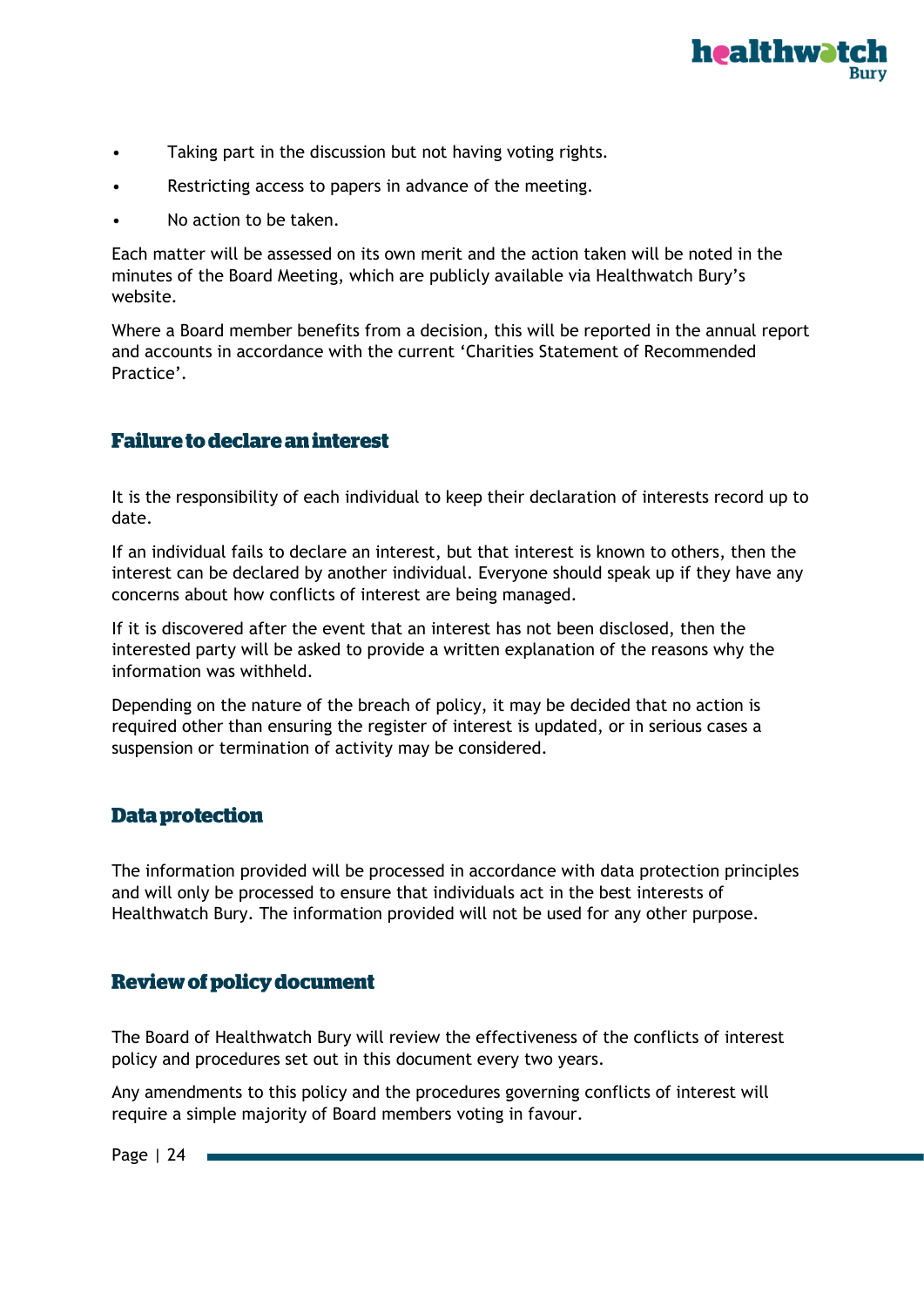

The amended policy document will be published on the website of Healthwatch Bury as soon as is practicable.

#### **Procedures**

Healthwatch Bury undertakes to carry out the following procedures:

- 1. The conflicts of interest policy and procedures will be published on Healthwatch Bury's website.
- 2. All Healthwatch Bury employees and volunteers (including Board volunteers) will be required to complete a declaration of interest form upon commencement of employment or volunteering opportunity.
- 3. All Healthwatch Bury staff and volunteers (including Board volunteers) will read the policy and procedures document at least once per year to refresh understanding and awareness of individual responsibilities regarding conflicts of interest.
- 4. All staff and volunteers (including Board volunteers) will update their register of interest annually, or as soon as possible following any changes in individual circumstances.
- 5. Healthwatch Bury board meetings will have processes in place to note interests of Board members and attendees. The minutes of the board meetings are public documents and will provide documentary evidence of how those potential conflicts were managed.
- 6. Activities of Healthwatch Bury staff and volunteers will ensure interests of those involved in that activity are made known to all interested parties, and appropriate action taken in accordance with the policy above.
- 7. These policy and procedures will be reviewed on a two-year basis and Board approval, incorporating any changes, will be noted in the minutes of a Board Meeting. Changes will be made and published on Healthwatch Bury's website as soon as is practicable.

#### **Glossary of terms:**

Within this document, the term Staff can in most cases refer to members of Healthwatch Bury staff, volunteers, board members or members where they interact with the organisation.

The term 'organisation' refers specifically to Healthwatch Bury CIC.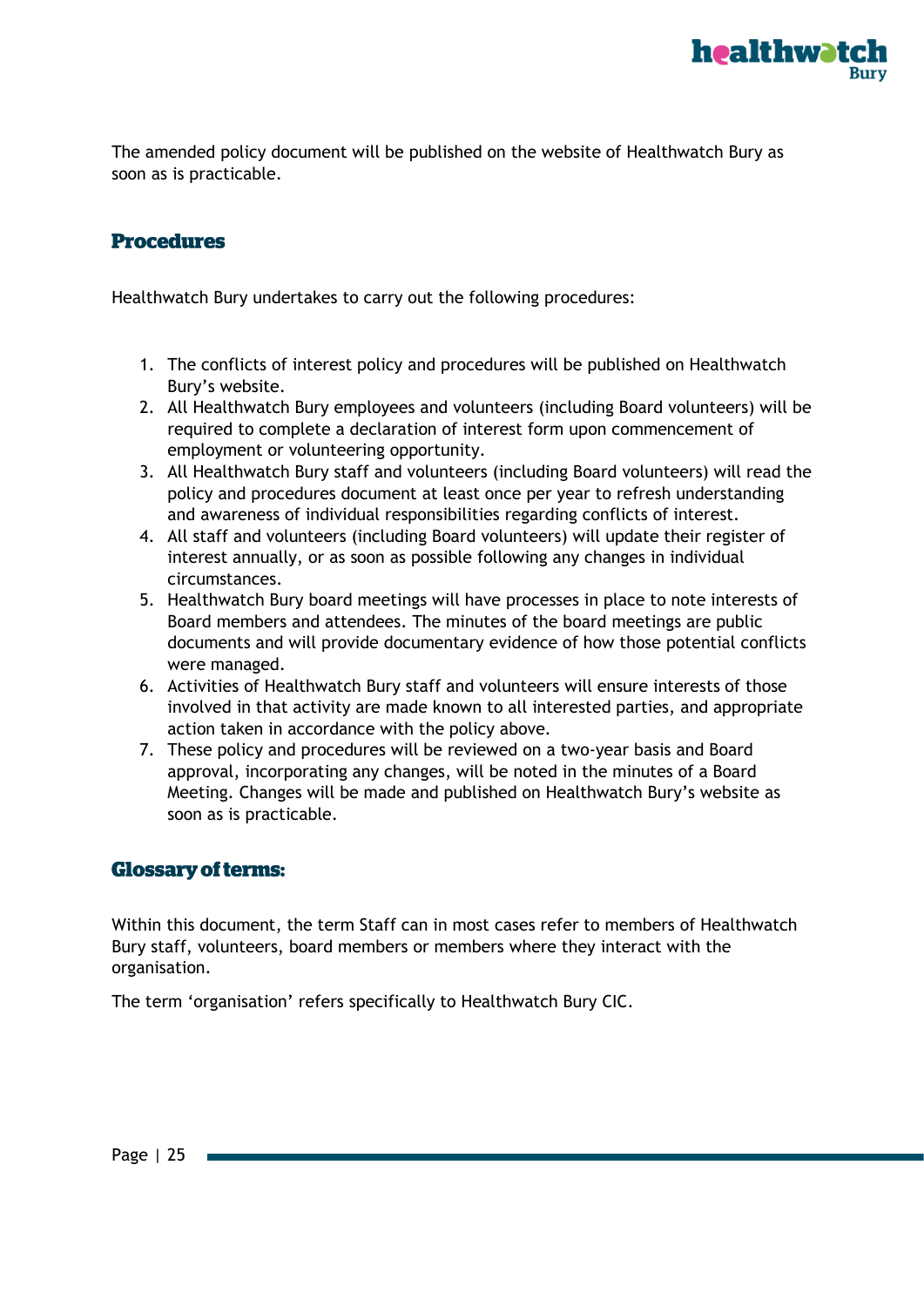

## <span id="page-26-0"></span>**Appendix 3 - Decision making policy Purpose**

Healthwatch Bury makes its decisions in an open and transparent way and ensures the interests of the people of Bury are always put first. This policy and associated procedures outline the steps taken to ensure decisions are evidence based and lead to substantive impact in the community.

The governing regulations and standards are:

- The NHS Bodies and Local Authorities (Partnership Arrangements, Care Trusts, Public Health and Local Healthwatch) Regulations 2012 – referred to as Regulation 40 throughout this document.
- Freedom of Information Act 2000.
- Seven Principles of Public Life (Nolan Principles) See code of conduct policy for more information.

This policy applies to all relevant decisions made by Healthwatch Bury.

#### **Relevant decisions**

Regulation 40 requires Healthwatch Bury to have in place and publish procedures for making relevant decisions. Relevant decisions include:

- How to undertake our activities.
- Which health and care services we are looking at covering with our activities.
- The amounts we will spend on our activities.
- Whether to request information.
- Whether to make a report or a recommendation.
- Which premises to Enter and View and when those premises are to be visited.
- Whether to refer a matter to Overview and Scrutiny Committee.
- Whether to report a matter concerning our activities to another person.
- Any decisions about sub-contracting.

Relevant decisions do not include day-to-day activity that may be required to carry out exploratory work prior to making a relevant decision.

#### Who may make such decisions?

The Healthwatch Bury Board will be responsible for making relevant decisions. The Board will have the power to delegate some of the relevant decision making to the Chief Officer of Healthwatch Bury, for example, pieces of work which do not have a substantive impact on staff or financial resources.

Page  $\vert$  26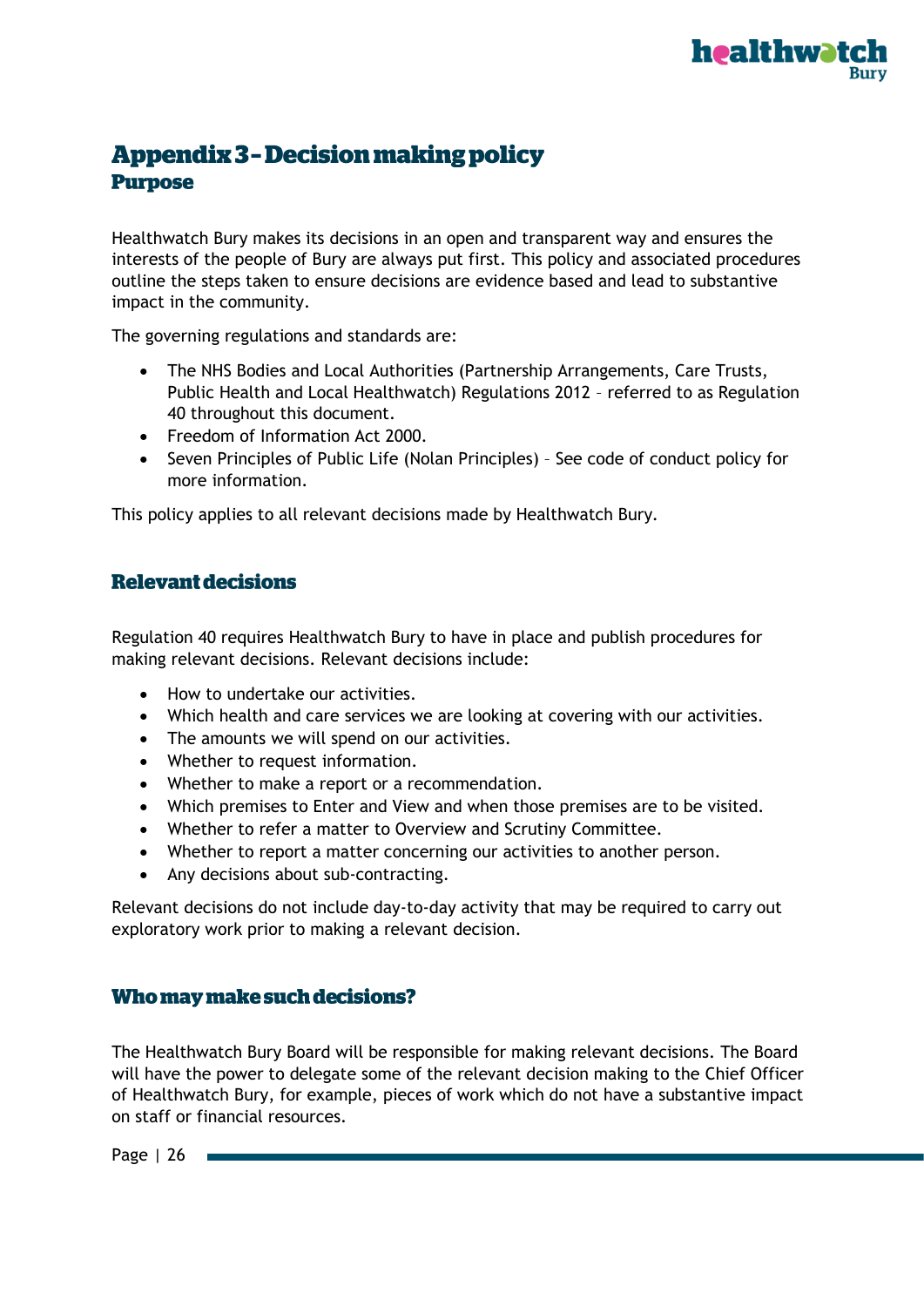

All relevant decisions, including those delegated to the Chief Officer, will be recorded in the minutes of the Board meeting at which the decision was made. The minutes of all Board meetings are published on Healthwatch Bury's website once they have been agreed by the Board as being a correct record of the meeting concerned.

Once a decision has been made, the staff team is responsible for implementation and delivery, with an agreed reporting process to Board.

The Board of Healthwatch Bury will reconsider a decision where new data has become available, or if circumstances change, which might prompt it to reach a different decision, or where there is evidence that this decision making process was not followed.

As a private Community Interest Company, decision making within Healthwatch Bury is also covered in our Articles of Association and 'Healthwatch Bury rules' governing document.

#### Involving lay persons or volunteers in such decisions

Healthwatch Bury's Board is composed of lay persons (a person who is not a health or social care professional) and volunteers (a person who is not a paid employee of Healthwatch Bury). Healthwatch Bury intends to secure broad based views on its activities wherever possible, and involves others, particularly lay people and volunteers in its decision making.

#### **How are decisions made?**

The potential scope of the work of Healthwatch Bury is vast – it has a responsibility for health and social care services for all adults, children and young people in Bury, including those who are most vulnerable or may be excluded. This means we must prioritise the issues we focus on. The main sources to inform our work programme are likely to come from:

- People's experiences of health and social care services that they share with us.
- Evidence we proactively collect about specific areas of concern through the stories and enquiries we hear directly, including deliberative research, public surveys and polls.
- National and local data sets that evidence issues affecting large numbers of the local population and the most excluded.

This list is not exhaustive and other relevant sources of data will be considered.

In order to prioritise, Healthwatch Bury will carefully consider all sources of information and decide where it can add most value. Areas to be considered include but are not limited to: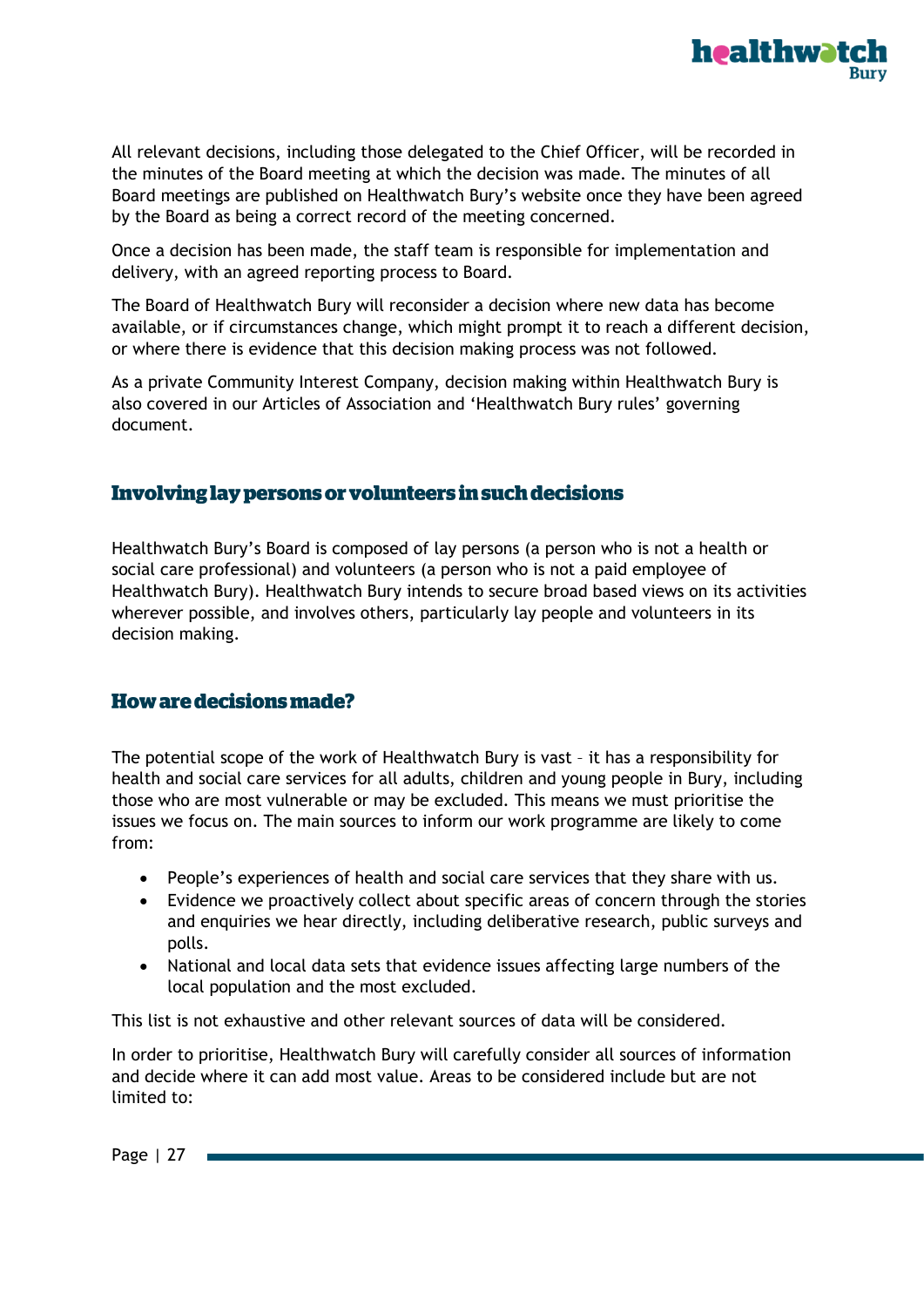

- That the issues fit with our organisational role and responsibilities, ensuring Healthwatch Bury delivers to its statutory remit.
- How much the issue matters to local people, it must be something they care about as we are here to be the voice of people in health and social care.
- How much change Healthwatch Bury can bring about. This enables us to make sure we are choosing areas where we can have the greatest impact. This is important to deliver the greatest return for our budget, maintain our independence and ensure we bring issues to the attention of the health and care system.
- Does the change need to come from Healthwatch Bury so we aren't focusing on things that others can do more easily and effectively?

Finally, the Board of Healthwatch Bury will consider our work as a full set of priorities, as together they need to have the greatest impact for people using health and social care services.

Board meetings are open to the public, and minutes recording decisions will be available via Healthwatch Bury's website.

#### Dealing with breaches of any procedure referred to in this policy document, including circumstances in which a breach would be referred to the local authority.

If a decision is taken in the name of Healthwatch Bury without authorisation in the manner set out in this policy document, the Board will determine what action is needed. This may be to either approve the decision retrospectively, or to reverse the decision.

If the breach of the agreed procedure is considered to have also breached the contract between Healthwatch Bury and Bury Local Authority, it will be reported to the Local Authority and further action agreed between the Local Authority and Healthwatch Bury.

In each eventuality, actions will be minuted and published on Healthwatch Bury's website.

#### **Equality, Diversity and Inclusion statement**

Healthwatch Bury is committed to ensuring all decisions made are free from any form of discrimination on the grounds of age, disability, gender, gender reassignment, marriage and civil partnership, pregnancy and maternity, race, religion or belief, sex and sexual orientation, in accordance with the Equality Act 2010.

Healthwatch Bury will monitor this policy in order to identify whether it is having an adverse impact on any group of individuals and act accordingly.

#### **Review of policy document**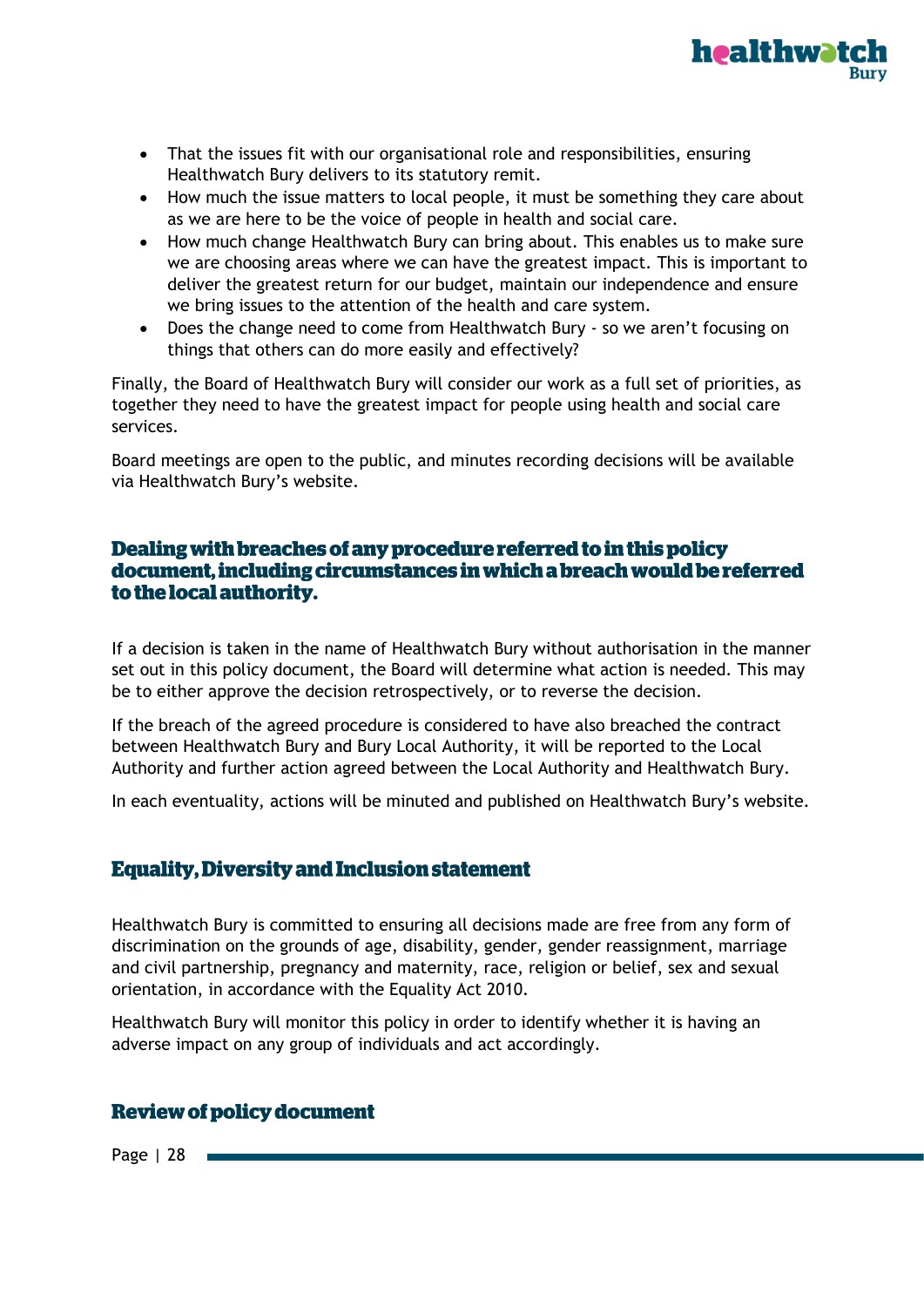The Board of Healthwatch Bury will review the effectiveness of the decision making policy and procedures set out in this document every two years. Any amendments to this policy and the procedures governing the making of relevant decisions will require a simple majority of board members voting in favour.

healthwa

The amended policy document will be published on the website of Healthwatch Bury as soon as is practicable.

#### **Procedures**

Reference to 'Board' throughout this document incorporates Advisory Boards where the Local Healthwatch is hosted and Governing Boards where the Local Healthwatch is standalone.

Healthwatch Bury undertakes to carry out the following procedures:

- Publish Healthwatch Bury's most up to date policy document on Healthwatch Bury's website.
- Review and obtain Board approval to Healthwatch Bury's decision making policy every two years.
- Ensure all Healthwatch Bury staff are familiar with the policy and refresh their understanding and awareness of the need for open and transparent decision making by reading the policy on a regular basis, at a minimum after review by the Board.
- Publish minutes from Board meetings where decisions are made in a timely manner on Healthwatch Bury's website. Where decisions are made outside of board meetings, they will be ratified at the subsequent Board meeting.

#### **Glossary of terms:**

Within this document, the term Staff can in most cases refer to members of Healthwatch Bury staff, volunteers, board members or members where they interact with the organisation.

The term 'organisation' refers specifically to Healthwatch Bury CIC.

The term Local Authority may refers to the commissioning/monitoring body of Healthwatch Bury, such as Bury Council or the Local Care Organisation.